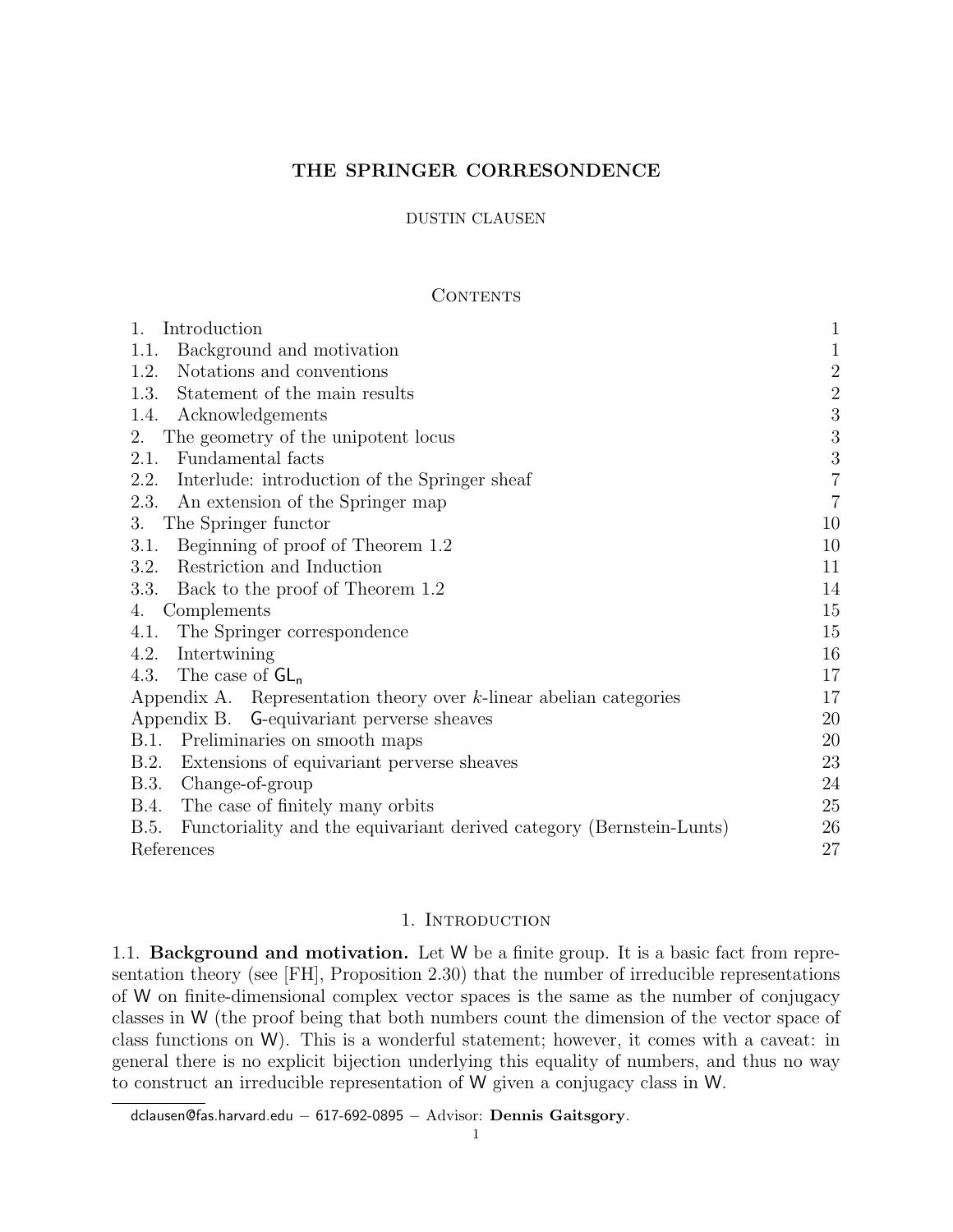An important and very classical exception to this caveat occurs when  $W = S_n$ , the group of permutations of a set of  $n$  elements. In this case, via cycle types, conjugacy classes in  $S_n$  correspond to partitions of n; these in turn correspond to Young diagrams (see [FH], page 45), which can be used to construct irreducible representations of  $S_n$  using Young symmetrizers ([FH] Theorem 4.3), thus giving an effective combinatorial bijection between conjugacy classes in  $S_n$  and irreducible representations of  $S_n$ .

In the paper [S2], Springer gave a completely different description of this bijection, which is at its base *geometric* rather than combinatorial. It relies on the interpretation of  $S_n$  as the Weyl group of a certain reductive group, the group  $GL_n$  of invertible  $n \times n$  matrices with complex coefficients. What Springer in fact constructs is an irreducible representation of  $S_n$  for every unipotent conjugacy class in  $GL_n$ . These latter are also parametrized by the partitions of n through the theory of Jordan normal forms, and this procedure does give another realization of the classical bijection.

The actual construction of the representation corresponding to a unipotent conjugacy class is quite involved. To each unipotent conjugacy class one can associate a variety, the variety of Borel subgroups containing a fixed element of the class; and while the Weyl group  $S_n$  does not act on this variety, it remarkably *does* act on its cohomology, and the corresponding irreducible representation of  $S_n$  will in fact be the top-dimensional cohomology of this variety.

The goal of this paper is to give an expository account of this story and its generalization to arbitrary reductive groups, known as the *Springer correspondence*. We will use the machinery of perverse sheaves, which is particularly helpful in the crucial step—constructing the action of the Weyl group on the cohomology of the variety of Borel subgroups containing a fixed unipotent element. We have also chosen to stress functorial aspects of the Springer correspondence; more precisely, the bijection between irreducible representations of the Weyl group  $S_n$  and unipotent conjugacy classes in  $GL_n$  can be extended to an equivalence of categories between the category of finite-dimensional representations of  $S_n$  and the category of conjugation-equivariant perverse sheaves on the unipotent locus of  $GL_n$  (for a general reductive group, we get not a full equivalence, but rather an equivalence onto a Serre subcategory), and we will phrase many of our results in terms of properties of these functors.

1.2. Notations and conventions. As concerns type-facing, the general rule is that we will use script letters both for sheaves (say,  $\mathcal{F}, \mathcal{G}$ , or  $\mathcal{S}$ ) and for varieties (say,  $\mathcal{X}, \mathcal{Y}$ , or  $\mathcal{U}$ ). However, there are exceptions in both cases: we will use bold-facing for constant sheaves such as C and Q, and when the variety is an algebraic group, we will use sans serif, say for a reductive group G or one of its Borel subgroups B. We will also use sans serif for finite groups, like the Weyl group W, and for categories, such as the category of perverse sheaves  $P(\mathcal{X})$  on  $\mathcal{X}$ . Representations (always finite-dimensional and over Q) will be denoted by greek letters such as  $\rho$  and  $\tau$ .

As for mathematical conventions, all of our geometric objects are varieties  $\mathcal{X}$ , not necessarily irreducible, over the field  $C$  of complex numbers. Our "sheaves" on  $\mathcal X$  will be elements of  $D_c^b(\mathcal{X}; \mathbf{Q}) = D(\mathcal{X})$ , the constructible bounded derived category of sheaves of **Q**-vector spaces on X. If  $f: \mathcal{X} \to \mathcal{Y}$  is a map, we use the plain notation  $f_*, f_!, f^*, f'$  for the associated operations on this derived category. Our full subcategory of perverse sheaves  $P(\mathcal{X}) \subset D(\mathcal{X})$  comes from the middle perversity ([BBD], page 63). Additionally, since our varieties are usually acted on by an algebraic group G, we will sometimes need to use G-equivariant derived categories  $D_G(\mathcal{X})$  and categories of G-equivariant perverse sheaves  $P_G(\mathcal{X})$ ; this formalism, which is completely analogous to its non-equivariant counterpart, will be recalled in Appendix B.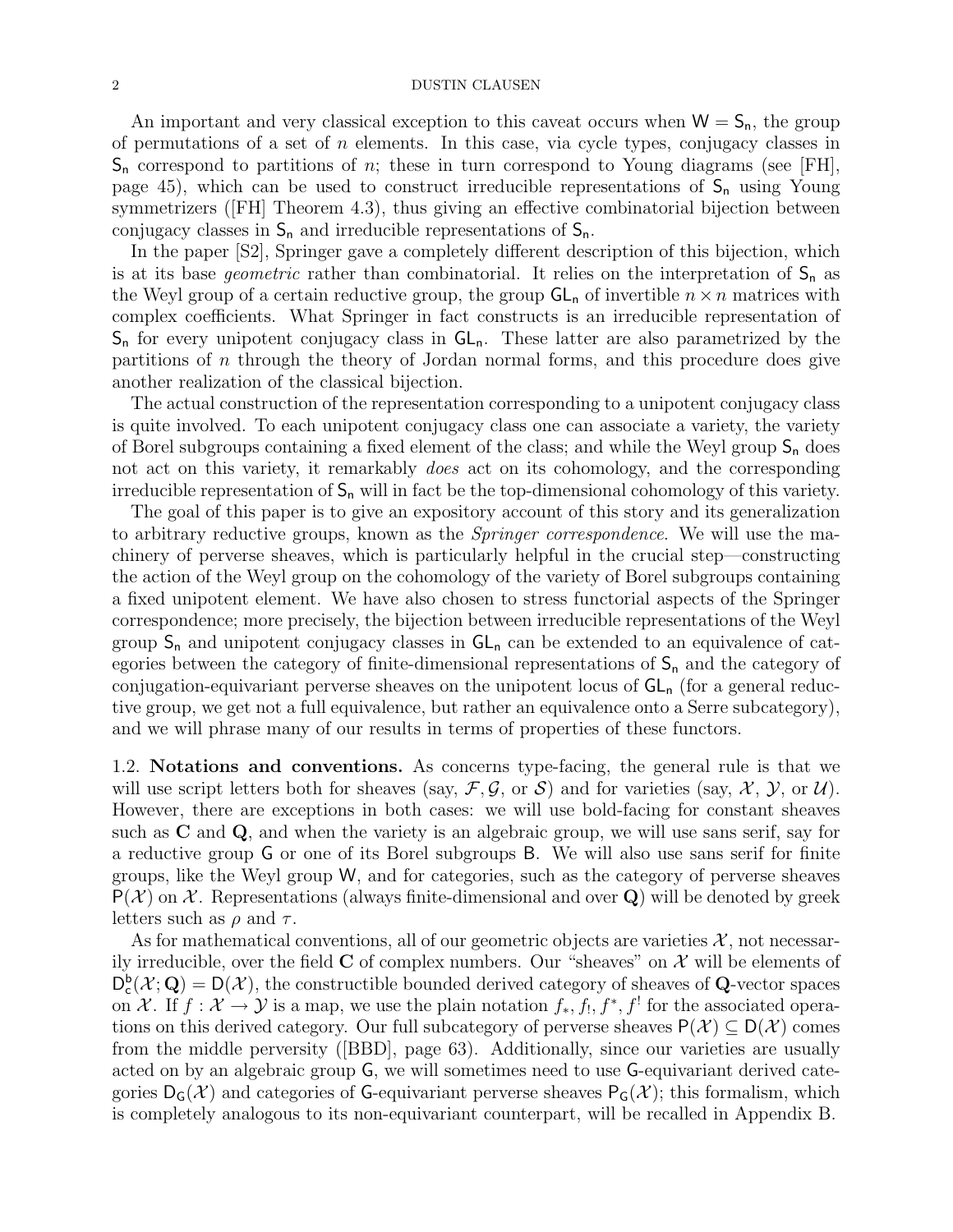When we speak of dimension, it will always be in the sense of algebraic geometry, not complex topology. The symbol • will denote the variety which is just a point with sheaf of rings C. If  $i : \mathcal{Y} \to \mathcal{X}$  is a closed immersion, then  $i_*$  is an equivalence onto a localizing triangulated subcategory, and is exact both in the perverse sense and the normal sense; so we will never feel bad about dropping it from the notation, and viewing a sheaf on  $\mathcal Y$  also as a sheaf on  $X$  without comment.

If P is a category and F and G are objects of P, we will write  $P(\mathcal{F}, \mathcal{G})$  for the set of morphisms from F to G in P. If, furthermore, P is abelian, we will denote by  $P^{n}(\mathcal{F}, \mathcal{G})$  what is usually called  $\text{Ext}^n_{\text{P}}(\mathcal{F}, \mathcal{G})$ , the Yoneda Ext group; on the other hand, if D is triangulated, we set  $D^{n}(\mathcal{F},\mathcal{G})=D(\mathcal{F},\mathcal{G}[n])$ . Recall that if D is any of the usual derived categories of P (i.e. bounded or unbounded however one likes), these notations are consistent.

1.3. Statement of the main results. Let G be a connected reductive group over C, and let  $U$  be the unipotent locus of  $G$ , which is a closed subvariety carrying the conjugation action of G. In Section 2.1, we will give the definition and basic geometric properties of a certain G-equivariant resolution of singularities  $p : \tilde{U} \to U$ , called the *Springer map*. The first result of note is the following, to be proved in Section 3.2:

**Proposition 1.1.** The sheaf  $S = p_*\mathbf{Q}[\text{dim}(\mathcal{U})]$  (called the Springer sheaf) is perverse, and carries a natural right action of the Weyl group W of G.

In Appendix A, we show how such an object with such an action gives rise to a Q-linear functor  ${}_{W}$ Rep  $\rightarrow$  P<sub>G</sub>(U) from the category of finite-dimensional representations of W to the category of G-equivariant perverse sheaves on  $\mathcal{U}$ ; this will be called the *Springer functor*. Here is the main theorem:

**Theorem 1.2.** The Springer functor identifies wRep with a Serre subcategory of  $P_G(U)$ .

Now, consider a parabolic subgroup P of G, with Levi factor L. In section 3.2, we will construct functors  $\text{Res}_{L}^{G}: D_{G}(\mathcal{U}_{G}) \to D_{L}(\mathcal{U}_{L})$  and  $\text{Ind}_{L}^{G}: D_{L}(\mathcal{U}_{L}) \to D_{G}(\mathcal{U}_{G})$ , which fit into the following theorem concerning functorial properties of the Springer functor:

**Theorem 1.3.** The Springer functor likes to intertwine operations on representations and operations on sheaves:

- (1) It intertwines duality on representations and Verdier duality  $D$  on sheaves;
- (2) Let L be a Levi factor as above, with associated inclusion  $W_L \subseteq W_G$  of Weyl groups. Then:
	- (a) It intertwines  $\text{Res}_{W_L}^{W_G}$  and the above  $\text{Res}_{L}^{G}$ ;
	- (b) It intertwines  $\text{Ind}_{\mathsf{W}_{\mathsf{L}}}^{\mathsf{W}_{\mathsf{G}}}$  and the above  $\text{Ind}_{\mathsf{L}}^{\mathsf{G}}$ .
- (3) Let  $G'$  be another connected reductive group, with uninpotent locus  $\mathcal{U}'$  and Weyl group W'. Then  $G \times G'$  has unipotent locus  $\mathcal{U} \times \mathcal{U}'$  and Weyl group  $W \times W'$ , and the Springer  $functor$  intertwines the external product  $\boxtimes$  on representations and the external product  $\boxtimes$  on perverse sheaves.

We will also consider more closely the case  $G = GL_n$  (with Weyl group  $W = S_n$ ), which affords many simplifications.

**Theorem 1.4.** For  $G = GL_n$ , the Springer functor is an equivalence of categories.

In Appendix B.4, we prove a result which implies that, with  $G = GL_n$ , the category  $P_G(\mathcal{U})$  is artinian and noetherian, and has only finitely many (isomorphism classes of) simple objects,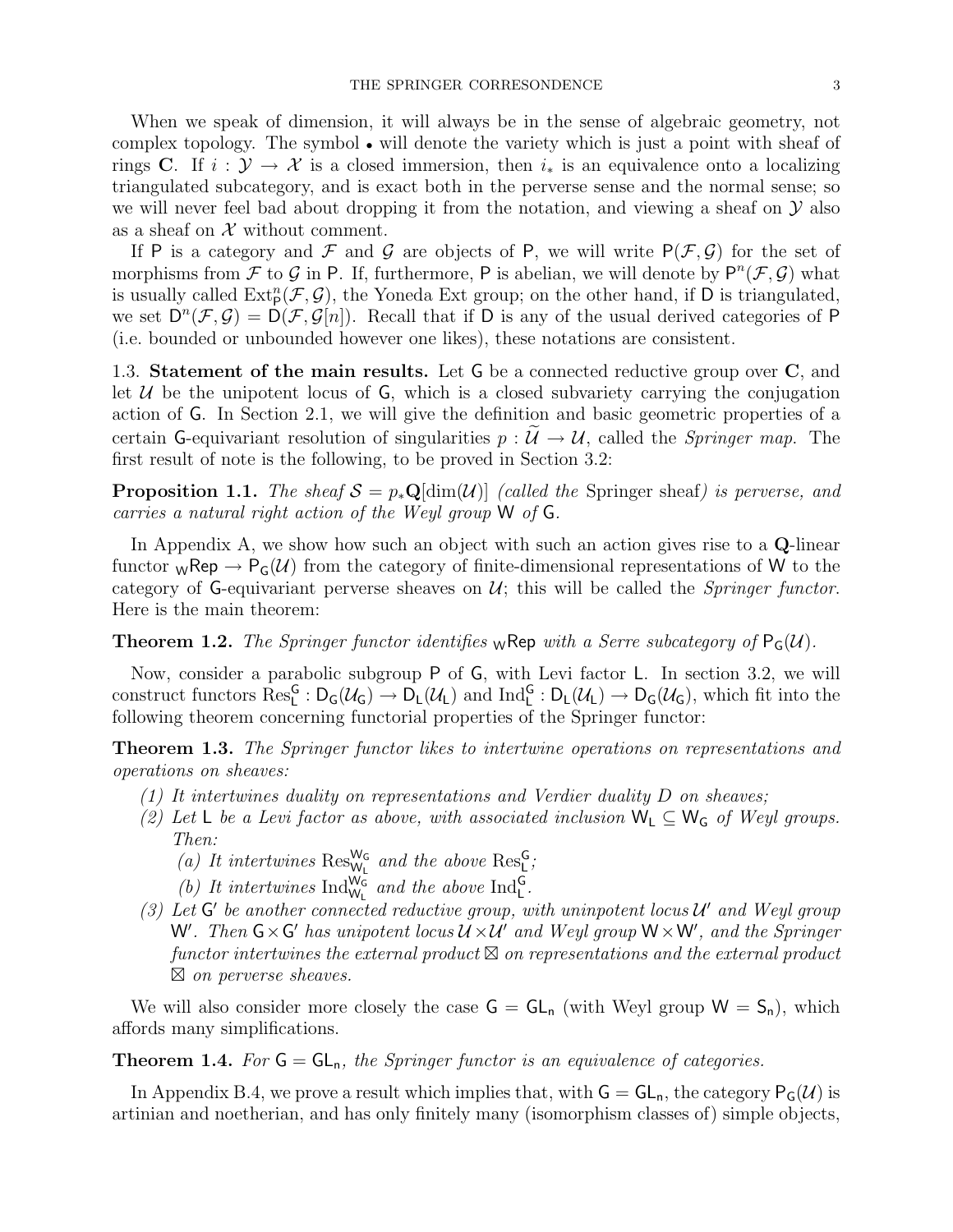these being moreover in bijection with the unipotent conjugacy classes in  $GL_n$ . We will then have:

**Theorem 1.5.** The Springer functor induces, on isomorphism classes of simple objects, a bijection between the irreducible representations of  $S_n$  and the unipotent conjugacy classes in  $GL_n$ .

1.4. Acknowledgements. I would like to thank my advisor, Dennis Gaitsgory, for introducing and teaching this beautiful subject to me. Everything I've written here comes from something he has told me, and I'm very grateful for the guidance I've received and the things I've learned. He also suggested the wonderful books [S] and [BBD], whose authors I would also like to thank: both books have been invaluable both as learning aids and as references.

On a more personal note, my friends and family deserve my deepest thanks for their love, their patience, and their support.

#### 2. The geometry of the unipotent locus

We start by introducing our geometric playground: the unipotent locus of a reductive group. We will see that this variety has a very natural resolution of singularities, called the Springer map, which, besides enjoying a number of interesting and simple properties, is fundamental for the Springer correspondence.

2.1. **Fundamental facts.** Let G be a connected reductive group. We denote by  $\mathcal{U}_G$ , or just by  $U$  when the group is clear, the unipotent locus of G. It is a closed subvariety, and we will always consider it together with its conjugation action by G. Let also B be a fixed Borel subgroup of G, and U its unipotent radical, which is the same as its unipotent locus. It is a normal subgroup of B, and we consider it together with its B-action by conjugation. We let T be a fixed maximal torus in B, though we will often want to think of T as B/U (see [S], Theorem 6.3.5). We let  $W = N_G(T)/T$  denote the Weyl group of G, and  $W \subseteq N_G(T)$  some fixed set of representatives for W (nothing we ever do will depend on these representatives). Given  $w \in W$  with representative  $\dot{w}$  and a closed subgroup H of G, let  $H^w = H \cap \dot{w}^{-1}$ B $\dot{w}$ . In particular we have  $\mathsf{B}^w$  and  $\mathsf{U}^w$  (not to be confused with the  $\mathsf{U}_w = \mathsf{U} \cap \dot{w}^{-1} \mathsf{U}^- \dot{w}$  of [S]); these are closed, connected, solvable subgroups of  $G$ , and we have  $B^w \simeq T \times U^w$  (via multiplication; see [S] Corollary 8.3.10 and Theorem 6.3.5).

Recall that every element of  $U$  can be conjugated into U, so if we are only interested in G-conjugacy classes in  $U$ , then U is in some sense a reasonable smooth approximation. It is pretty nice, since it's even an affine space; however, it has a defect: it carries only a B-action, and not a G-action. So, to obtain a better smooth approximation to  $\mathcal{U}$ , we consider instead the base-change of the B-space U up to the G-space  $G \times^B U$  (c.f. Corollary B.10); it turns out that this will provide a G-equivariant resolution of singularities for  $U$ , and many other things besides:

**Definition 2.1.** Notations as above, G being a reductive group. Define  $\widetilde{\mathcal{U}} = G \times^B \mathsf{U}$ . The **Springer map** is the morphism  $p : \mathcal{U} \to \mathcal{U}$  given by  $[g, u] \mapsto gug^{-1}$ ; we think of it as the G-replacement for the inclusion  $U \rightarrow U$ .

The following proposition collects the fundamental algebraic-geometric properties of  $p$ .

Proposition 2.2. We have the following: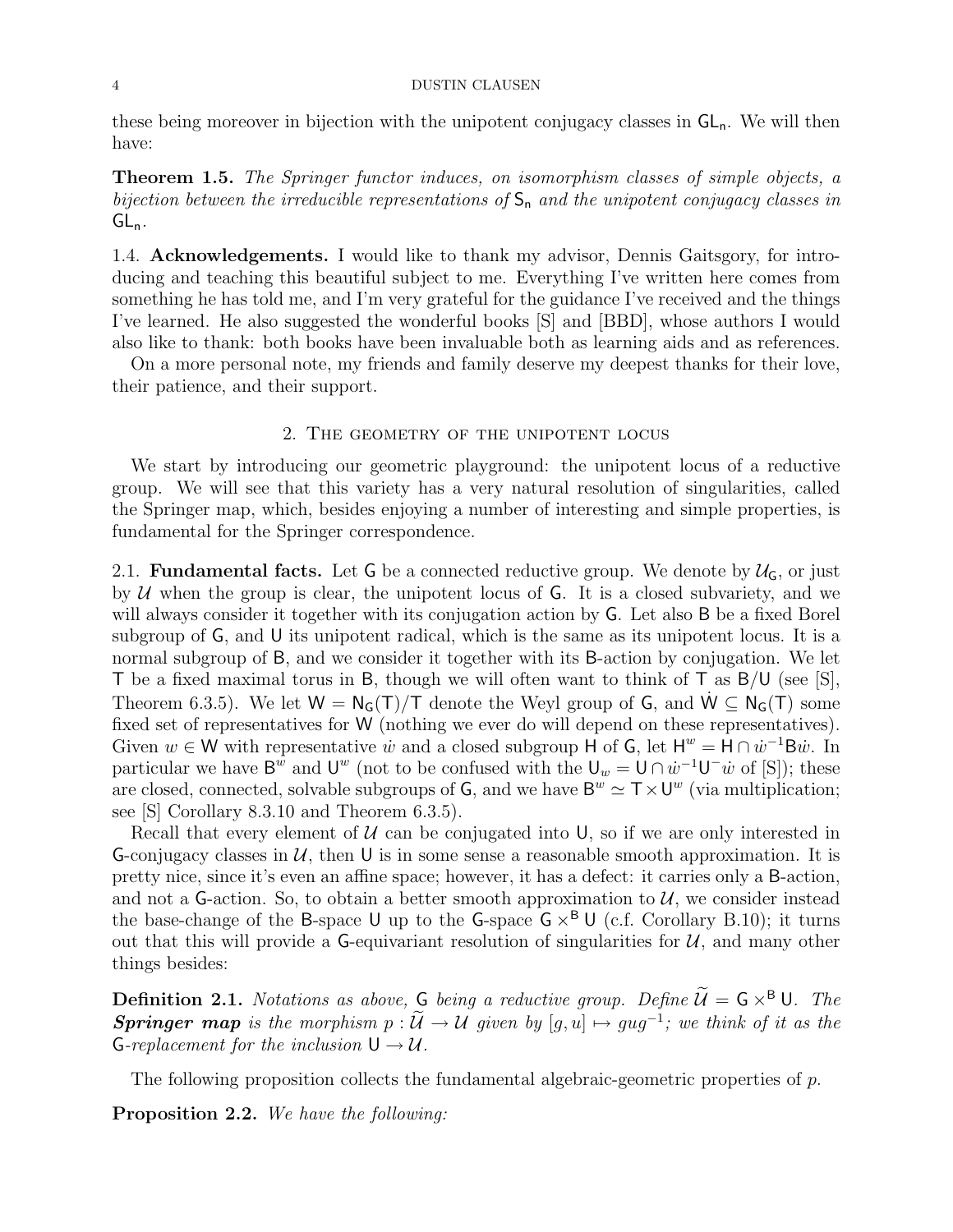- (1) The unipotent locus U is irreducible of dimension  $2 \dim(U)$ , and has only finitely many **G**-orbits;
- (2) For  $u \in \mathcal{U}$ , the fiber  $\mathcal{B}_u := p^{-1}(u)$  can be identified with the set of Borel subgroups of G containing u. It is equidimensional and connected; furthermore, if  $\mathcal{O}_u$  denotes the orbit (i.e. conjugacy class) of u, we have

$$
\dim(\mathcal{O}_u) + 2\dim(\mathcal{B}_u) = \dim(\mathcal{U}).
$$

- (3) The Springer map p is a resolution of singularities, i.e. it is proper and birational, and  $U$  is smooth; it is furthermore  $G$ -equivariant (by definition).
- (4) If X denotes the variety-theoretic  $U \times_{\mathcal{U}} \mathcal{U}$ , then X admits a stratification  $\mathcal{X} =$ <br> $\mathcal{U}(\mathcal{U}) = \mathcal{U}(\mathcal{U}) = \mathcal{U}(\mathcal{U}) = \mathcal{U}(\mathcal{U}) = \mathcal{U}(\mathcal{U}) = \mathcal{U}(\mathcal{U})$  $\coprod_{w\in W} \mathcal{X}(w)$  parametrized by the Weyl group, and we have  $\mathcal{X}(w) \simeq B \times^{B^w} \bigcup^w$ . Thus, the  $\mathcal{X}(w)$  are all smooth and connected of dimension  $\dim(U)$ ; so their closures are the components of X, and X is equidimensional of dimension dim(U).

We make a few remarks before starting the proof. Firstly, we warn the reader right away that the order of the proof will not come close to following the order of the statements; it will jump around like crazy. We will start with a different description of  $U$ , related to point (2) and point (3), then proceed to point (4), which we will essentially use to prove the rest.

Secondly, we will not prove the connectedness and equality of dimensions in (2); instead we will prove only the equidimensionality and an inequality  $\leq$  of dimensions, and refer to the paper of Spaltenstein [Sp] for the missing statements.<sup>1</sup>

Thirdly, we remark that, in this proof, we will be claiming that a lot of squares are pullbacks in the category of schemes, mostly in order to apply faithfully flat descent. It will always obviously be so in the category of varieties; the only question will be whether there can be nilpotents. However, each of the squares will deal with pullback by a smooth map (coming from a map of homogeneous G-spaces; see [S] Theorem 4.3.6), so that the scheme-theoretic pullback is necessarily reduced, thanks to the following lemma:

**Lemma 2.3.** Let  $f: \mathcal{Y} \to \mathcal{Z}$  be a smooth morphism of schemes, with  $\mathcal{Z}$  locally noetherian. If  $\mathcal Z$  is reduced, so is  $\mathcal Y$ .

*Proof.* We easily reduce to the affine case, say  $\mathcal{Y} = \text{Spec}(B)$  and  $\mathcal{Z} = \text{Spec}(A)$ , with A noetherian. Denote by  $k_i$  the residue fields of the (finitely many) minimal primes of A; then we have an injection  $A \hookrightarrow \bigoplus_i k_i$ . Tensoring with B (flat over A by smoothness) gives an injection  $B \hookrightarrow \bigoplus_i B \otimes k_i$ . But  $B \otimes k_i$  is smooth over the field  $k_i$ , hence reduced; the injection then shows that B is as well.

We now turn to the proof of the proposition.

*Proof.* As promised, we start with a different description of  $\tilde{U}$ , more precisely as a certain closed subvariety of  $\mathcal{B} \times \mathcal{U}$ , where  $\mathcal{B} = \mathsf{G}/\mathsf{B}$  is the flag variety. Consider the map  $\widetilde{\mathcal{U}} \to \mathcal{B} \times \mathcal{U}$ 

<sup>&</sup>lt;sup>1</sup>A remark concerning the importance of these statements whose proofs were omitted. One should note that, in the proof below of Proposition 2.2, we use them in order to deduce that  $U$  has only finitely many orbits (part of (1)) and that p is birational (part of (3)), so in some sense we are not really including the proofs of those facts either. The birationality of  $p$  will play no role for us; it is included for its independent interest. However,  $U$  having only finitely many orbits is fundamental, being invoked in the proof of Proposition 1.1 (the Springer sheaf is perverse). The equality of dimensions in (2) will also be important in and of itself, since it will give us Springer's version of his correspondence (Theorem 4.2), which in turn will let us deduce without counting that the Springer functor is an equivalence of categories in the case  $G = GL_n$ —this is, of course, the culmination of the paper.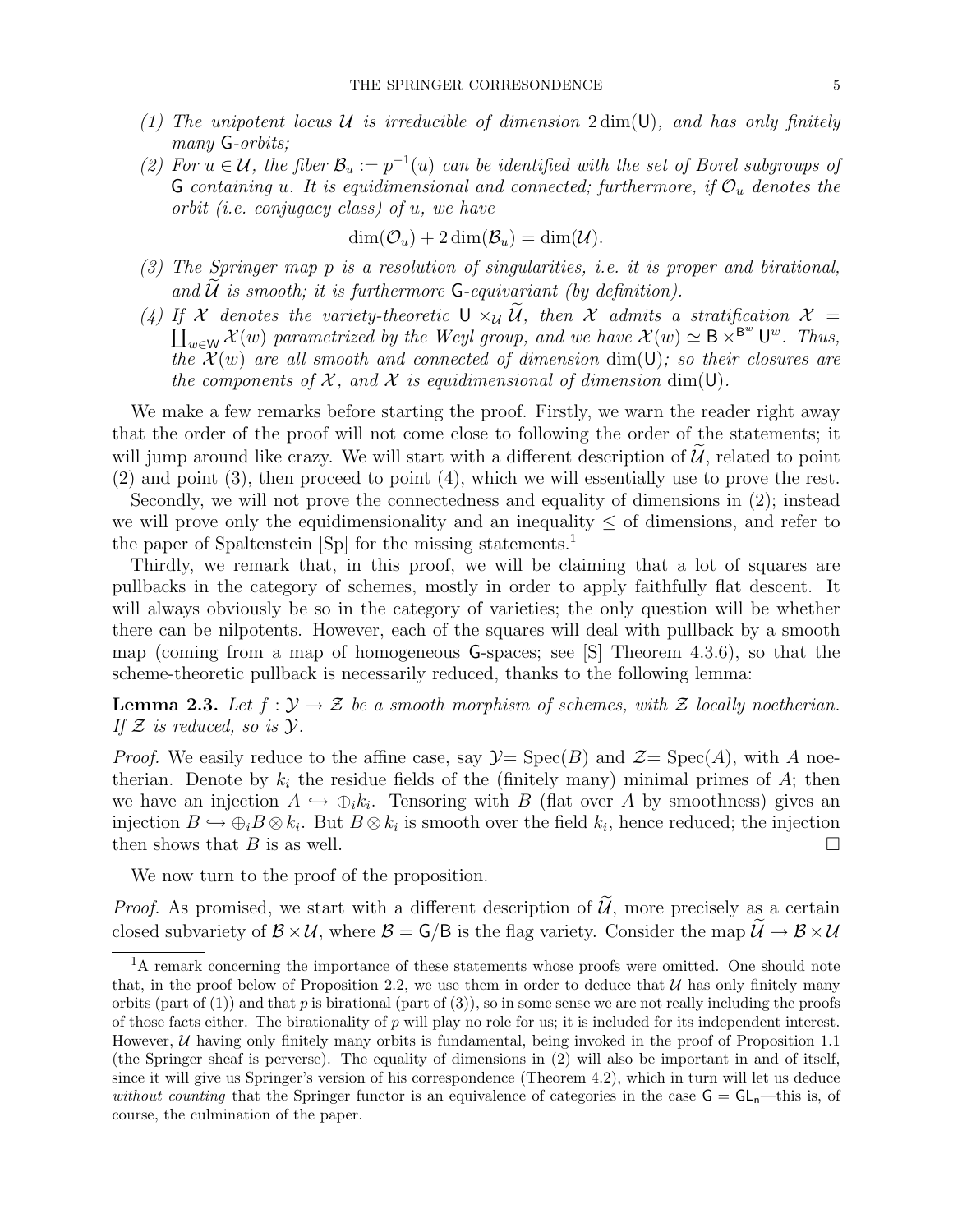given by  $[g, u] \mapsto (g\mathsf{B}, gug^{-1})$ . It is a closed immersion, since after faithfully flat base-change by the quotient  $G \to \mathcal{B}$  it becomes  $id_G \times i$ , with  $i: U \to \mathcal{U}$  the inclusion. Furthermore, its image is easily identified as those  $(g\mathsf{B}, u)$  for which  $u \in g\mathsf{B}g^{-1}$ , and in these terms p is just the projection to the second factor. This makes the first sentence of (2) clear, since, recall,  $g\mathsf{B} \leftrightarrow g\mathsf{B}g^{-1}$  gives a bijection between  $\mathcal B$  and the set of Borel subgoups of  $\mathsf G$  (see [S] 6.4.13). We also see that  $p$  is proper (part of claim (3)), being a closed immersion followed by projection from the projective B.

Now we consider (4). By the above interpretation of  $\widetilde{\mathcal{U}}$ , we can view  $\mathcal X$  as the set of  $(u, g\mathsf{B})$ with  $u \in \bigcup \cap g \cup g^{-1}$ ; thus X admits a natural projection to B. However, Bruhat's lemma ([S], Theorem 8.3.8) gives us a stratification of  $\beta$  into its B-orbits, parametrized by the  $w \in W$ :

$$
\mathcal{B} = \coprod_{w \in W} B \cdot (\dot{w}^{-1}B),
$$

which pulls back to a stratification  $\mathcal{X} = \coprod_{w \in W} \mathcal{X}(w)$  of  $\mathcal{X}$ , each piece of which fits into a pullback square

$$
B \times U^w \longrightarrow \mathcal{X}(w)
$$
  
\n
$$
\downarrow \qquad \qquad \downarrow
$$
  
\n
$$
B \longrightarrow B \cdot (\dot{w}B),
$$

where the left map is projection and the bottom map is the faithfully flat action map, which has stabilizer  $B^w$ ; we deduce from descent that that the right-hand map is smooth, hence so is  $\mathcal{X}(w)$ ; then the pullback square again gives us the desired property.

This finishes (4); we now turn to (1). Firstly, since  $\widetilde{\mathcal{U}} \to \mathcal{B}$  definitionally admits  $\mathsf{G} \times \mathsf{U} \to \mathsf{G}$ as a faithful flat base-change, we see at once that  $\widetilde{\mathcal{U}}$  is smooth, irreducible, and of dimension  $2 \dim(U)$ . Then U is irreducible as well, since p is surjective (every unipotent element can be conjugated into U). Now, since  $p$  is proper, it has some generic relative dimension; the situation being G-equivariant, this must be the same as the generic relative dimension of  $\mathcal{X} \to \mathsf{U}$ , which we've seen is zero. Thus we have  $\dim(\mathcal{U}) = \dim(\mathcal{U}) = 2 \dim(\mathsf{U})$ , and this finishes (1), except for the claim about finitely many orbits.

We leave this aside for now, and move on to (2). For  $u \in \mathcal{U}$ , let  $\mathcal{O}_u = p^{-1}(\mathcal{U})$ . We have  $\mathcal{O}_u = \mathsf{G} \times^{\mathsf{B}} (\mathcal{O}_u \cap \mathsf{U})$ , by construction (see the remarks preceding Proposition B.10). On the other hand, we have the pullback



exhibiting  $G \times \mathcal{B}_u$  as an equidimensional flat base-change of  $\widetilde{\mathcal{O}_u}$ ; putting things together, we deduce that  $\mathcal{B}_u$  is equidimensional, and that

$$
\dim(\mathcal{O}_u) + \dim(\mathcal{B}_u) = \dim(\mathcal{O}_u \cap \mathsf{U}) + \dim(\mathsf{U}).
$$

On the other hand, from the dimension claim in (4), we have

$$
\dim(\mathcal{O}_u \cap U) + \dim(\mathcal{B}_u) \leq \dim(U);
$$

summing the above two lines and using the dimension claim in  $(1)$  gives the inequality  $\leq$  in (2), which is all we will show; see the remarks preceding this proof.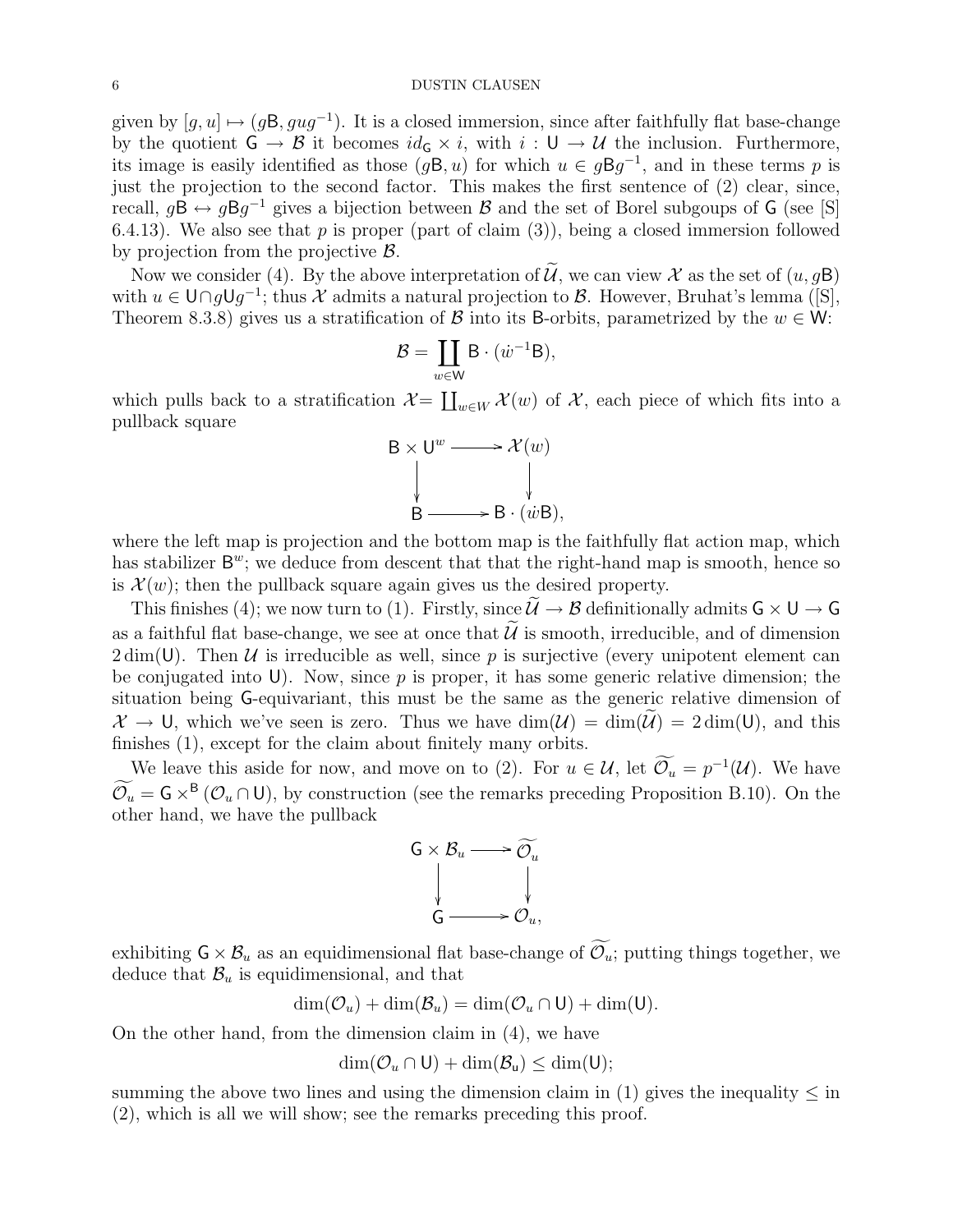However, we now use *equality* in  $(2)$  ([Sp]) to see there are only finitely many unipotent conjugacy classes, finishing  $(1)$ : if u runs over a set of representatives of the conjugacy classes, the inverse images of the  $\mathcal{O}_u$  in X are equidimensional of maximal possible dimension in X (because we have equality in the above line, not just  $\leq$ ), and thus each gives a subset of the components; clearly these subsets are disjoint, but there are only finitely many components to go around, and so only finitely many  $\mathcal{O}_u$ .

The reader armed with a checklist will know that only the birationality of  $p$  remains. For this, since U is irreducible and has only finitely many orbits, there is an open orbit  $\mathcal{O}$ ; take a  $u \in \mathcal{O}$ . Then we have a pullback



where  $\mathcal{O} = p^{-1}(\mathcal{O})$ ; counting dimensions gives  $\dim(\mathcal{B}_u) = 0$ , but the connectedness claim in (2) gives that  $\mathcal{B}_u$  is connected; thus it is trivial<sup>2</sup>, and the left map is an isomorphism; then by descent, so is the right map, as desired.

2.2. Interlude: introduction of the Springer sheaf. We will soon return to geometry, but we now pause to introduce our lead actor, our principal algebraic object: the Springer sheaf  $S$ .

Recall that G is a connected reductive group, and  $\mathcal U$  is its unipotent locus, which carries a G-action by conjugation. Recall also the G-equivariant Springer map (resolution)  $p : \widetilde{\mathcal{U}} \to \mathcal{U}$ from the previous section.

Definition 2.4. The Springer sheaf  $S_G$  (or just S) is the element  $p_*\mathbf{Q}[\dim(\mathcal{U})]$  of  $D(\mathcal{U})$ .

The following is fundamental:

**Proposition 2.5.** We have  $S \in P_G(\mathcal{U})$ .

*Proof.* It is clearly G-equivariant; the claim is that it is perverse. Since  $\widetilde{\mathcal{U}}$  is smooth of dimension dim(U), the sheaf  $\mathbf{Q}[\dim(\mathcal{U})]$  on U is self-dual; since p is proper,  $p_* = p_1$ , and so  $S$  is self-dual as well. Thus, it will suffice to check just one half of the perversity condition (see [BBD] page 63); so what we need is that if  $j : \mathcal{Z} \to \mathcal{U}$  is a stratum, then the stalk at any  $z \in \mathcal{Z}$  of the cohomology of S vanishes in degrees above  $-\dim(\mathcal{Z})$ . However, given any stratification, by refining if necessary we can assume it finer than the stratification of U by orbits, so say  $\mathcal{Z} \subseteq \mathcal{O}_u$ . But then certainly  $\dim(\mathcal{Z}) \leq \dim(\mathcal{O}_u)$ , and so the dimension estimate in Proposition 2.2 (2) shows that for all  $x \in \mathcal{Z}$ , we have

$$
\dim(\mathcal{Z}) + 2\dim(\mathcal{B}_x) \leq \dim(\mathcal{U}).
$$

On the other hand, by proper base change, the stalk of  $S$  at  $x$  is just the cohomology complex of  $\mathcal{B}_x$  shifted by dim(U); so the above dimension estimate is exactly what's required to conclude.  $\Box$ 

<sup>&</sup>lt;sup>2</sup>It is somewhat of a cheat to invoke connectedness of the  $B_u$  to prove that the generic  $B_u$  is trivial, since the latter fact is easier than the former. However, as mentioned in the previous footnote, birationality of p will play absolutely no role for us in the remainder of this paper, so we do not feel bad about cheating during its proof, at least provided we include a footnote explaining our cheating.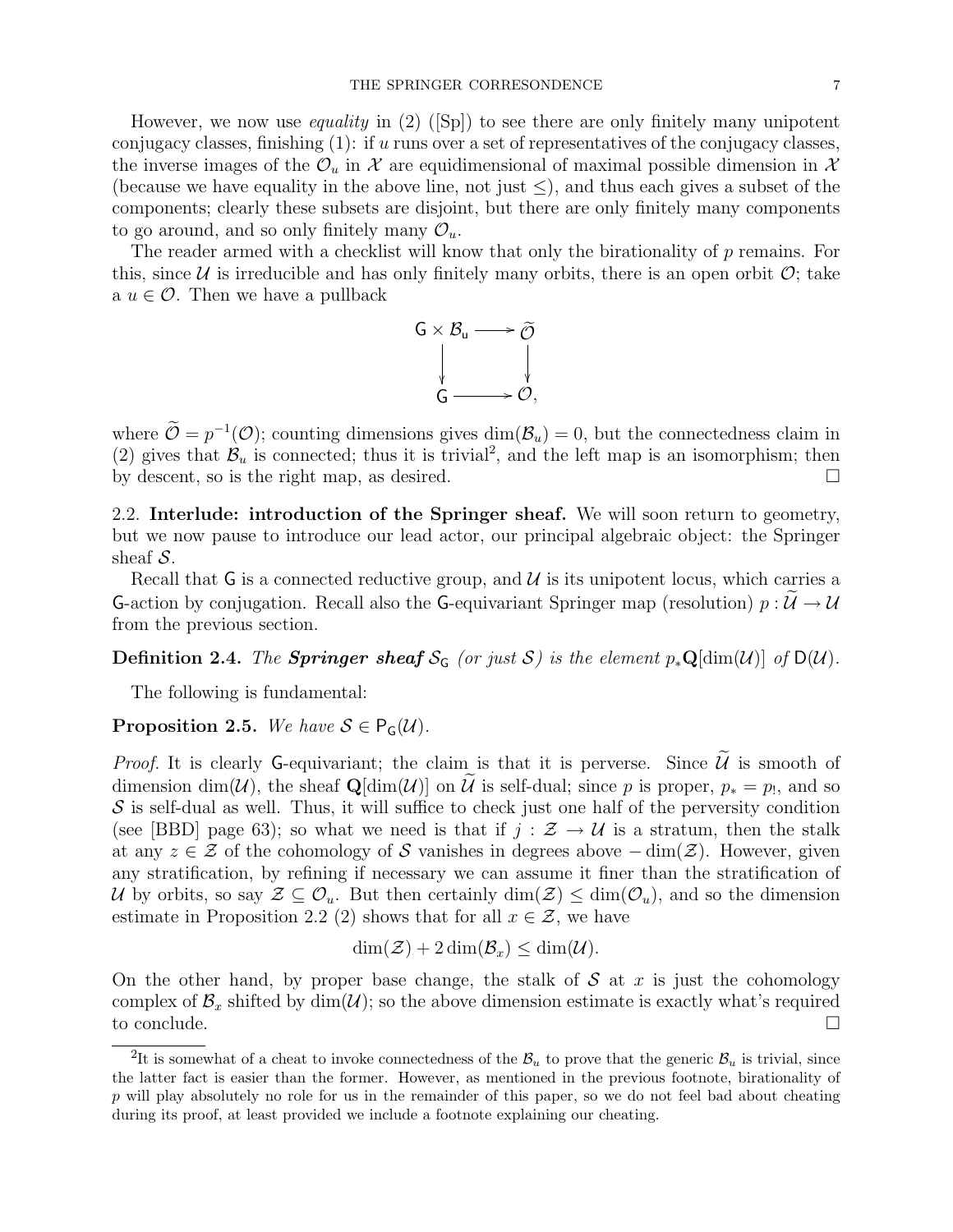Our next goal is to construct a canonical right action of W on  $S$ , in order to be able to use the formalism of Appendix A to obtain a functor  ${}_{\mathsf{W}}\mathsf{Rep} \to {}_{\mathsf{P}_G}(\mathcal{U})$ . For this we will need to revisit and extend the geometry of the previous section.

2.3. An extension of the Springer map. The idea behind the construction of the action of W on S is to view the Springer map  $p: U \to U$  as a special locus of a more general map  $G \rightarrow G$ , which is itself generically Galois with group W. The obvious action of W on the pushforward of the constant sheaf Q on this Galois locus will extend to the whole of G, and then restrict to  $\mathcal{U}$ .

We define  $\widetilde{G} := G \times^B B$  (recall, the B-action on B is conjugation); it admits a map  $\overline{p} : \widetilde{G} \to$ G given by  $[g, b] \mapsto gbg^{-1}$ . Here is the analog to Proposition 2.2:

**Proposition 2.6.** The map  $\bar{p}$ :  $\tilde{G} \rightarrow G$  has the following properties:

- (1)  $\tilde{G}$  is smooth,  $\bar{p}$  is proper, and for  $x \in G$ , the fiber  $\mathcal{B}_x := q^{-1}(x)$  can be identified with the set of Borel subgroups of  $G$  containing  $x$ ;
- (2) There is a diagram



where both squares are cartesian (in varieties), i is the obvious closed immersion, j is the inclusion of a G-stable dense open subset,  $p^{\circ}$  is connected Galois with group W, and all maps are G-equivariant;

(3) If  $\mathcal Y$  denotes the variety-theoretic  $B \times_{\mathsf{G}} \mathsf{G}$ , then  $\mathcal Y$  admits a stratification  $\mathcal Y = \coprod_{w \in \mathsf{W}} \mathcal Y(w)$ parametrized by the Weyl group, and we have  $\mathcal{Y}(w) \simeq B \times B^w$   $B^w$ ; furthermore, over  $\mathcal{R}$ , the map  $\mathcal{Y} \rightarrow \mathsf{B}$  is constant Galois with group W.

*Proof.* The proofs of  $(1)$  and all but the last part of  $(3)$  are exactly as in Proposition 2.2; it suffices to replace  $U$  by  $G$  and  $U$  by  $B$  in the first two paragraphs of that proof. The claims about the left-hand square in (2) are also clear from the identification of  $U$ , respectively  $G$ , as a closed subvariety of  $\mathcal{B} \times \mathcal{U}$ , respectively  $\mathcal{B} \times \mathsf{G}$ . What remain are the claims concerning the open locus  $\mathcal{R}$ , to whose definition we now turn.

Let R be the set of  $x \in G$  whose connected centralizer  $\mathsf{Z}(x)^\circ$  is a maximal torus. We will see that each  $x \in \mathcal{R}$  is semi-simple; R is called the *regular semi-simple locus*, and is clearly **G-stable.** We first check that  $\mathcal{R}$  is nonempty and open. For this, let  $\mathcal{R}_{\mathcal{T}} \subseteq \mathcal{T}$  denote the complement to all the kernels of the roots of G (see [S] 7.1.1 and Corollary 8.1.12). These are finitely many proper closed subvarieties, so  $\mathcal{R}_{\mathcal{T}}$  is nonempty and open in T. I claim that  $\mathcal{R} = \mathsf{G} \setminus \overline{p}(\mathsf{G} \setminus q(f^{-1}(\mathcal{R}_{\mathsf{T}}))),$  where  $f : \mathsf{G} \times \mathsf{B} \to \mathsf{B} \to \mathsf{T}$  is the projection and  $q : \mathsf{G} \times \mathsf{B} \to \mathsf{G}$ is the quotient map. Since  $\bar{p}$  is proper and q is flat, this would imply that  $\mathcal R$  is open—and nonemptiness will become clear in the course of the proof of the claim, which we now begin.

In more down-to-earth terms, the claim is exactly that  $\mathcal R$  is the set of  $x \in \mathsf G$  all of whose conjugates lying in B are of the form tu, with  $t \in \mathcal{R}_T$  and  $u \in U$ . Since both R and this set it is claimed to be equal to are conjugation stable, it suffices to show that a  $tu \in TU = B$  is in R if and only if  $t \in \mathcal{R}_{\mathsf{T}}$ . We note first that  $\mathcal{R}_{\mathsf{T}} \subseteq \mathcal{R}$ , by [S], Exercise 8.1.12 (3). We also note that, on general grounds, the semi-simple part of such a tu is conjugate to t. Now, if  $t \in \mathcal{R}_T$ , then  $t \in \mathcal{R}$ , and so the semi-simple part of tu will be in  $\mathcal{R}$ ; but its unipotent part commutes with its semi-simple part, so by the definition of  $\mathcal R$  it will be trivial (see [S] Threorem 6.3.5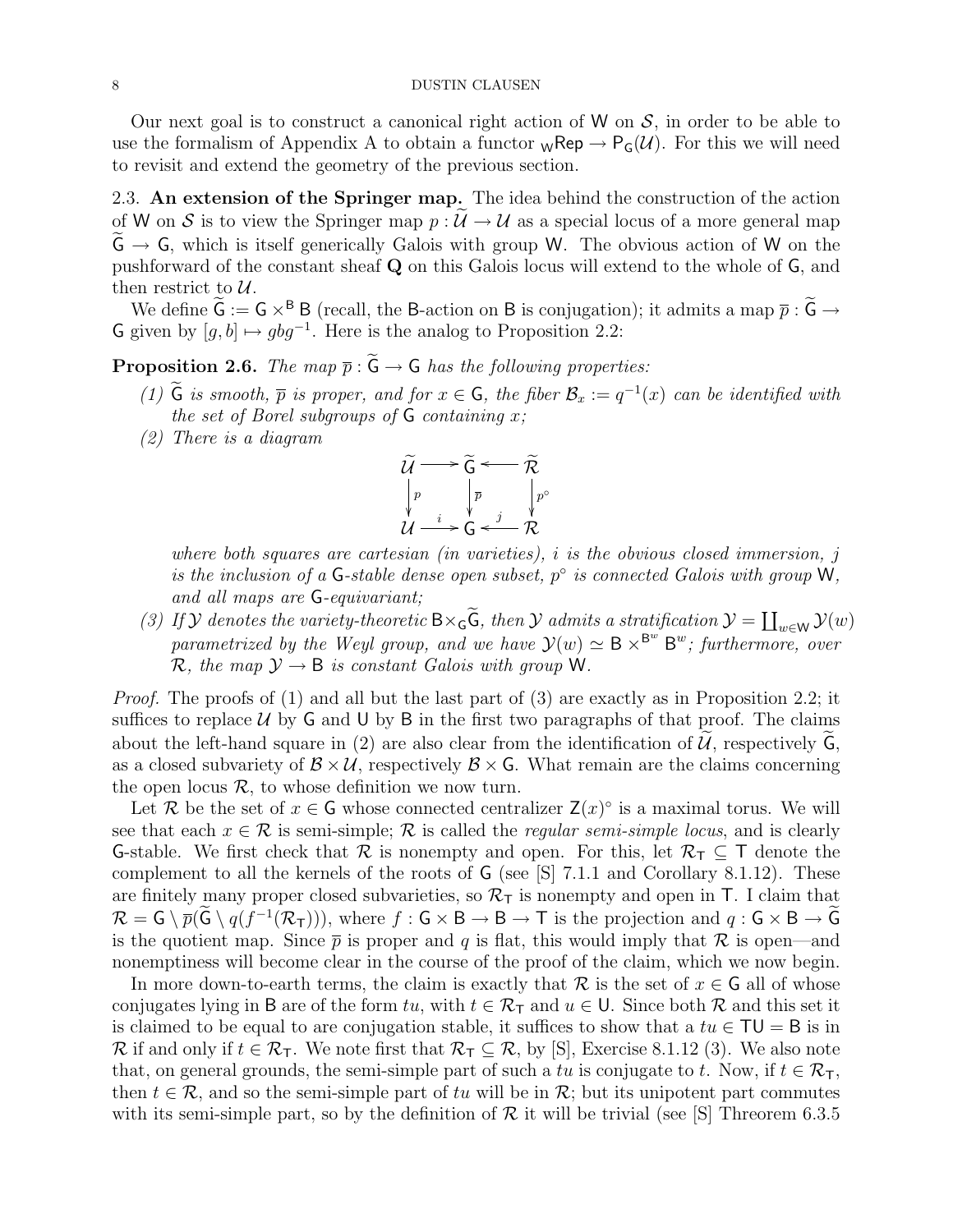(ii), which says that centralizers of semi-simple elements in solvable groups are connected), and so tu equals its semi-simple part, and lies in  $\mathcal{R}$ . Similarly for "only if": the unipotent part of tu commutes with tu, and thus is trivial, so tu is equal to its semi-simple part, which is conjugate to t and thus lies in  $\mathcal{R}$ .

So  $\mathcal R$  is open and nonempty. We now make a few important observations about  $\mathcal R$ . Firstly, every  $x \in \mathcal{R}$  is contained in a *unique* maximal torus—indeed, each maximal torus containing x lies in the centralizer  $Z(x)$ . This, together with  $|S|$ , Corollary 6.4.12, shows that, for  $x \in \mathcal{R}_T$ , conjugation by the  $\dot{w}$  gives a simply-transitive action of W on the set  $\mathcal{B}_x$  of Borel subgroups of  $G$  containing  $x$ . This action in fact extends to an action of  $W$  on the whole map  $p^{\circ} : \mathcal{R} \to \mathcal{R}$ ; in terms of the interpretation of  $\tilde{G}$  as the set of pairs  $(x, gB)$ , it is simply  $(x, gB) \mapsto (x, g\dot{w}^{-1}B)$ —but in order to describe it in a way which is obviously well-defined, we use the identification

$$
\widetilde{\mathcal{R}} \simeq G \times^B (\mathcal{R} \cap B) \simeq G \times^T \mathcal{R}_T \simeq G/T \times \mathcal{R}_T,
$$

the first isomorphism coming from  $\mathcal R$  being G-stable, the second coming from the fact that each element of  $\mathcal{R} \cap B$  can be uniquely conjugated into  $\mathcal{R}_{\tau}$  by an element of U, and the last coming from the conjugation action of T on  $\mathcal{R}_{T}$  being trivial. Then in terns of  $\mathsf{G}/\mathsf{T} \times \mathcal{R}_{T}$ , the action is  $(gT, x) \mapsto (g\dot{w}^{-1}T, \dot{w}t\dot{w}^{-1})$ . Chasing it through on elements of  $\mathcal{R}_T$ , we see that this recovers the above simply-transitive action.

So all that remains to show that  $p^{\circ}$  is connected Galois with group W is to see that it is étale. For this, by dimension considerations, it suffices to see that the induced map on tangent spaces at any point is surjective; this is something we can check after composing with the smooth  $\mathsf{G} \times \mathsf{B} \to \widetilde{\mathsf{G}}$ , so we just need that, for every  $x_0 \in \mathsf{B} \cap \mathcal{R}$  and  $g_0 \in G$ , the conjugation map  $\mathsf{G} \times \mathsf{B} \to \mathsf{G}$  is smooth at  $(g_0, x_0)$ . Because of G-equivariance, we can assume  $g_0 = e$ , the identity; so we may as well show that the map  $G \times B \to G$  given by  $(x, b) \mapsto xbx^{-1}x_0^{-1}$  is smooth at  $(e, x_0)$ . However, restricting to  $\{e\} \times B$  gives that the image of the map on tangent spaces contains the Lie algebra  $L(\mathsf{B})$  of B, and restricting to  $\mathsf{G} \times \{x_0\}$ gives that this image also contains a complementary subspace to  $L(Z(x)) = L(T)$ , by [S] Corollary 5.4.5; this is enough to guarantee that the map on tangent spaces is surjective, as desired.

What remains is the last claim in (3). But this is simple: when  $\mathcal{Y}(w)$  is identified with  $B \times^{B^w} B^w$ , the regular semi-simple locus in  $\mathcal{Y}(w)$  is identified with

$$
B \times^{B^w} (\mathcal{R} \cap B^w) \simeq B/T \times \mathcal{R}_T,
$$

just as above; and it's easy to see that, under these identifications, the map to  $\mathcal{R} \cap B$  is just conjugation  $(bT, t) \mapsto btb^{-1}$ . We also remark that, under these identifications, the Weyl group action is just  $(bT, t) \mapsto (bT, t)$ —note, though: mapping the  $\mathcal{Y}(w')$  component to the  $\mathcal{Y}(ww')$  component.

We will need the following corollary before we return to the Springer sheaf.

Corollary 2.7. There exists a stratification of G with the following properties:

- $(1)$  R is a stratum:
- (2) If Z is a stratum which is not R, then for all  $x \in \mathcal{Z}$ , we have  $\dim(\mathcal{Z}) + 2 \dim(\mathcal{B}_x)$  $dim(G)$ .

*Proof.* Because the map  $\bar{p}$  is proper, we have a stratification  $G = \coprod_{n\geq 0} \mathcal{Z}_n$  into locally closed pieces  $\mathcal{Z}_n = \{x \in \mathsf{G} \mid \dim(\mathcal{B}_x) = n\}.$  Replace  $\mathcal{Z}_0$  with  $\mathcal{Z}_0 \setminus \mathcal{R}$ , and add  $\mathcal{R}$ ; this gives the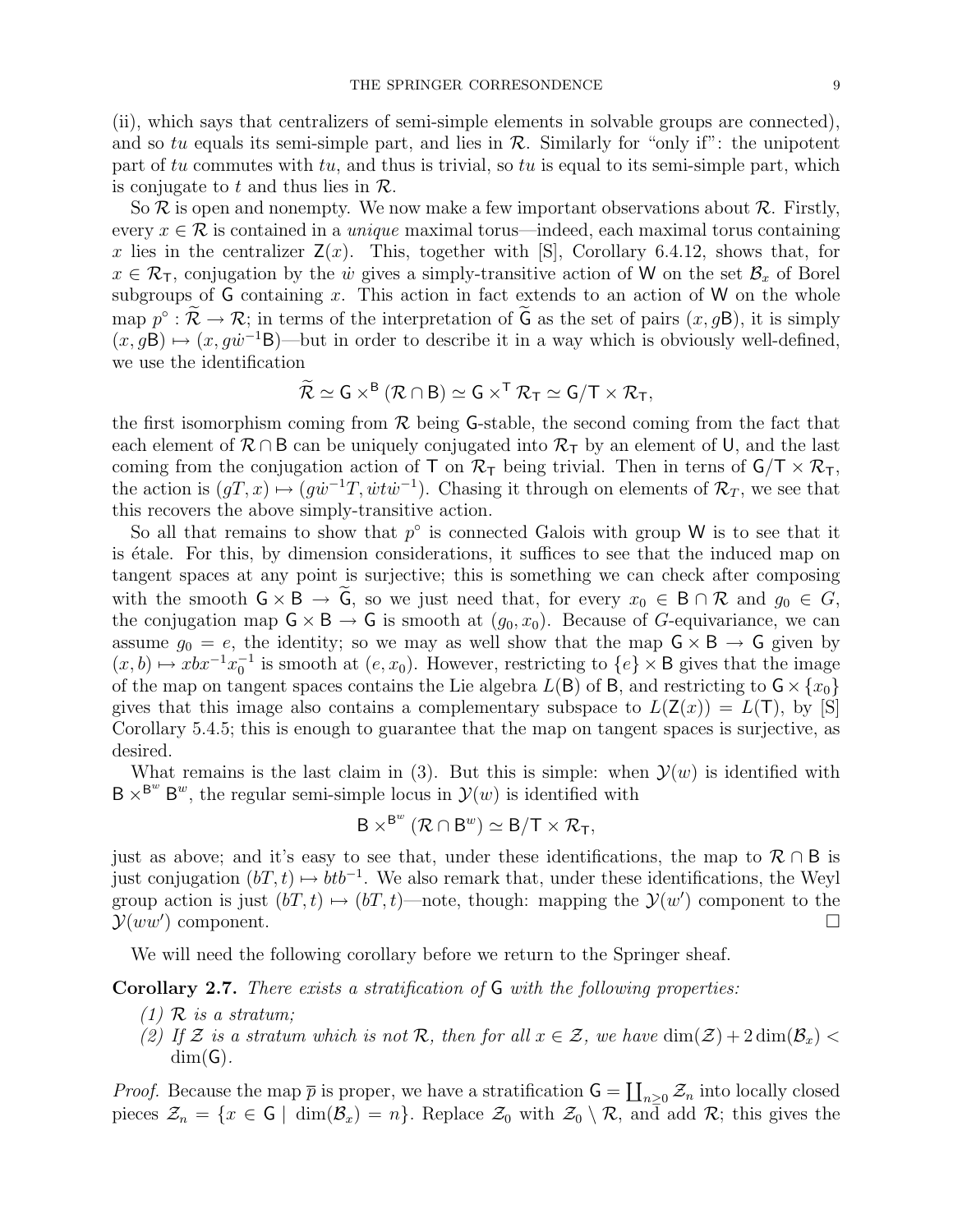desired stratification. To verify (2), we can proceed exactly as in the proof of the dimension estimate of Proposition 2.2 (2): since the  $\mathcal{Z}_n$  are G-stable, we get

$$
\dim(\mathcal{Z}_n)+n=\dim(\mathcal{Z}_n\cap B)+\dim(U);
$$

but pulling back to  $\mathcal Y$  gives  $\dim(\mathcal Z_n \cap B) + n \leq \dim(B)$ , so we deduce

$$
\dim(\mathcal{Z}_n)+2n\leq \dim(\mathsf{G}).
$$

But, actually, since we're missing  $\mathcal{R}$ , which is open and dense in  $\mathcal{Y}$  by (3) in the above proposition, we can replace the non-strict inequality with a strict one, and this gives the required estimate.

We are now in a position to construct the action of W on the Springer sheaf  $\mathcal S$ . Here are the sheaf-theoretic consequences of the above geometric considerations.

**Corollary 2.8.** The derived pushforward  $p_*^{\circ}$  agrees with the usual pushforward of sheaves. The sheaf  $p_*^{\circ} \mathbf{Q}$  carries a canonical right action of W, and its shift  $\mathcal{S}^{\circ} := p_*^{\circ} \mathbf{Q}[\text{dim}(\mathsf{G})]$  lies in  $P_G(\mathcal{R})$ .

Proof. The first claim just comes from the usual pushforward being exact, which holds because  $p^{\circ}$  is étale. The second claim is then clear: **Q** is just the sheaf of locally constant functions from  $\mathcal{R}$  to Q, and so the left action of W on  $p^{\circ}$  gives, by function composition, a right action of W on  $p_*^{\circ}Q$ . For the third claim, G-equivariance is clear, and perversity follows from étale pushforwards also being t-exact ([BBD] Corollary 2.2.6 (i); c.f. the proof of Proposition 2.5).

**Corollary 2.9.** The Springer sheaf S can be obtained from  $p_*^{\circ}Q$  by a multi-step functorial operation: if we let  $\overline{S} = \overline{p}_*\mathbf{Q}[\text{dim}(\mathsf{G})] \in \mathsf{D}(\mathsf{G})$ , then we have  $\overline{S} = j_{!*}(\mathcal{S}^{\circ})$ , and  $\mathcal{S} = i^*\overline{\mathcal{S}}[-\dim(\mathsf{T})]$ . Hence  $\mathcal S$  also carries a right action of W.

*Proof.* We first note that  $\overline{S}$  is perverse. Indeed, this follows from the exact same argument as Proposition 2.5, using the stratification of Corollary 2.7 rather than the stratification by orbits (which would not be a stratification in this case). And in fact, the strict inequality in (2) of that Corollary, together with the characterization ([BBD] Proposition 2.1.17) of the Goresky-Macpherson extension of a self-dual sheaf, shows that  $\overline{S}$  is the Goresky-Macpherson extension of its restriction to R. To conclude, it suffices to remark that  $j^*\overline{S} = S^{\circ}$  and  $i^*\overline{S} = \mathcal{S}[\text{dim}(\mathsf{T})],$  both by proper base-change.

## 3. The Springer functor

3.1. Beginning of proof of Theorem 1.2. Recall that G is a connected reductive group over  $\bf{C}$ , and  $\mathcal{U}$  is its unipotent locus, acted on by  $\bf{G}$  through conjugation. By Corollary 2.9, the Weyl group acts on the right on the Springer sheaf  $S$  (Definition 2.4); by Proposition 2.5, S lives in the Q-linear abelian category  $P_G(\mathcal{U})$ , which clearly has finite-dimensional morphism spaces. Thus, Proposition A.1 gives us:

**Definition 3.1.** There is a unique Q-linear functor  $L : w$ Rep  $\rightarrow P_G(\mathcal{U})$  such that  $L(Q[W]) =$ S compatibly with the right actions of W on both sides; we call this  $L = S \otimes_{\mathsf{W}} -$  the **Springer** functor.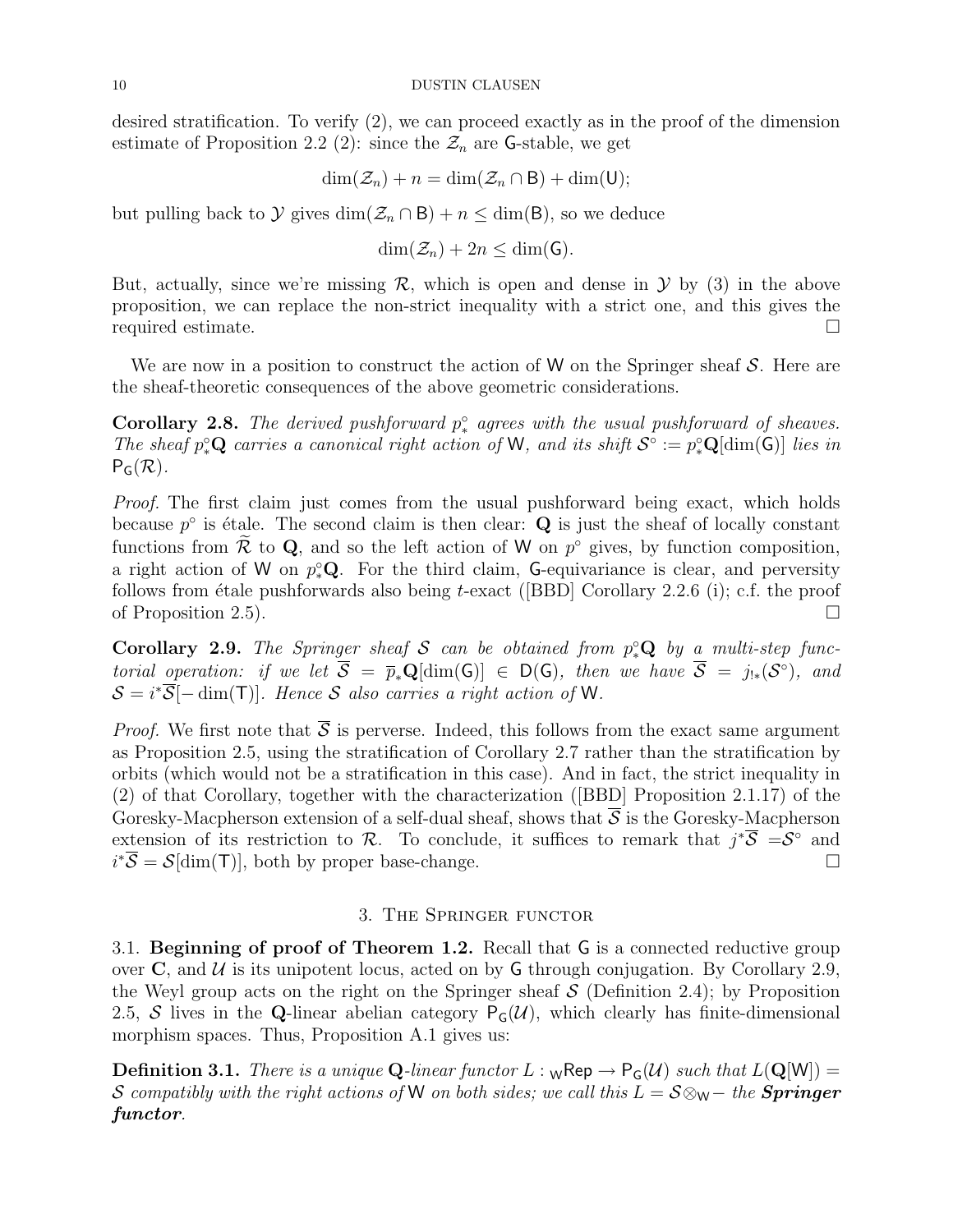Our goal will now be to prove Theorem 1.2, i.e., that the Springer functor identifies  $\mathbf{w}$ Rep with a Serre subcategory of  $P_G(\mathcal{U})$ . We will use Proposition A.3, which says that we can equivalently check the following three properties of the sheaf  $S$  and its associated action of W:

- (1) The action map gives an isomorphism  $\mathbf{Q}[W^{\mathsf{op}}] \stackrel{\sim}{\longrightarrow} \mathsf{P}_{\mathsf{G}}(\mathcal{S}, \mathcal{S});$
- (2) The sheaf  $S$  is semi-simple;
- (3) We have  $P_G^1(\mathcal{S}, \mathcal{S}) = 0$ .

Of these, the second is most quickly taken care of. Indeed, it follows immediately<sup>3</sup> from the decomposition theorem of  $[BBD]$  (Theorem 6.2.5), since p is proper and we already know that  $\mathcal S$  is perverse (Proposition A.3). There are two small subtleties, easily overcome: firstly, the cited theorem only implies that S is semi-simple in  $P(\mathcal{U})$ , not in  $P_{\mathsf{G}}(\mathcal{U})$ ; but by Proposition B.5, this is the same thing. Secondly, the cited theorem concerns sheaves of Cvector spaces, not sheaves of Q-vector spaces. However, one can go from C to Q using the Lefschetz principle, and from there to Q using Galois theory (recall that the decomposition theorem, in the end, is just a statement about certain maps in  $D(\mathcal{X})$  splitting).

Claims (1) and (3), are quite similar, and can in fact be handled simultaneously, using the equivariant derived category  $D_G$  of Bernstein-Lunts (see Appendix B.5). Since the same same technique will also yield (2) of Theorem 1.3, concerning functoriality of the Springer functor with respect to Levi factors L of G, we give the argument in its general form. But first we must define the restriction and induction functors from Levi factors.

3.2. Restriction and Induction. Let G be a connected reductive group, P a parabolic subgroup containing B, and  $L = P/P_u$  the Levi factor of P, which we simultaneously think of as the unique Levi subgroup containing  $\mathsf{T}$  (see [S] Corollary 8.4.4). The reader is encouraged to keep the case  $P = B$  in mind, when  $L = T$ ; this is what will eventually give us (1) and (3) above. Consider the diagram

$$
L \stackrel{s}{\longleftarrow} P \stackrel{i}{\longrightarrow} G
$$

Here  $i$  is the inclusion, a closed immersion, and  $s$  is the (smooth) quotient by the unipotent radical of P. We give G the conjugation action by itself, and L and P the conjugation action by P.

In defining restriction and induction, we will be using the equivariant derived  $D<sub>G</sub>$  formalism of Bernstein-Lunts ([BL]). Even though almost all the sheaves we work with are equivariant perverse (even better—see Proposition B.5—equivariant perverse for the action of a connected group), we can't simply use the  $P<sub>G</sub>$ : the restriction and induction functors are multi-step, and intermediate stages are not necessarily perverse.

We recall the forgetful functor  $R_P^G : D_G(G) \to D_P(G)$  and its right adjoint  $I_P^G$  from Appendix B.5. Here is the first of the two functors.

**Definition 3.2.** Define the functor  $\text{Res}_{L}^{G} : D_{G}(G) \rightarrow D_{P}(L)$  by

$$
\mathrm{Res}_{\mathsf{L}}^{\mathsf{G}}(\mathcal{F})=s_!i^*R_{\mathsf{P}}^{\mathsf{G}}\mathcal{F}.
$$

By definition,  $\mathrm{Res}^\mathsf{G}_\mathsf{L}$  has a right adjoint:

<sup>3</sup>While it only takes us a few sentences to make this argument here, it's worth keeping in mind that the decomposition theorem is the culmination of the whole book [BBD], goes through the Weil conjectures, and, needless to say, is difficult.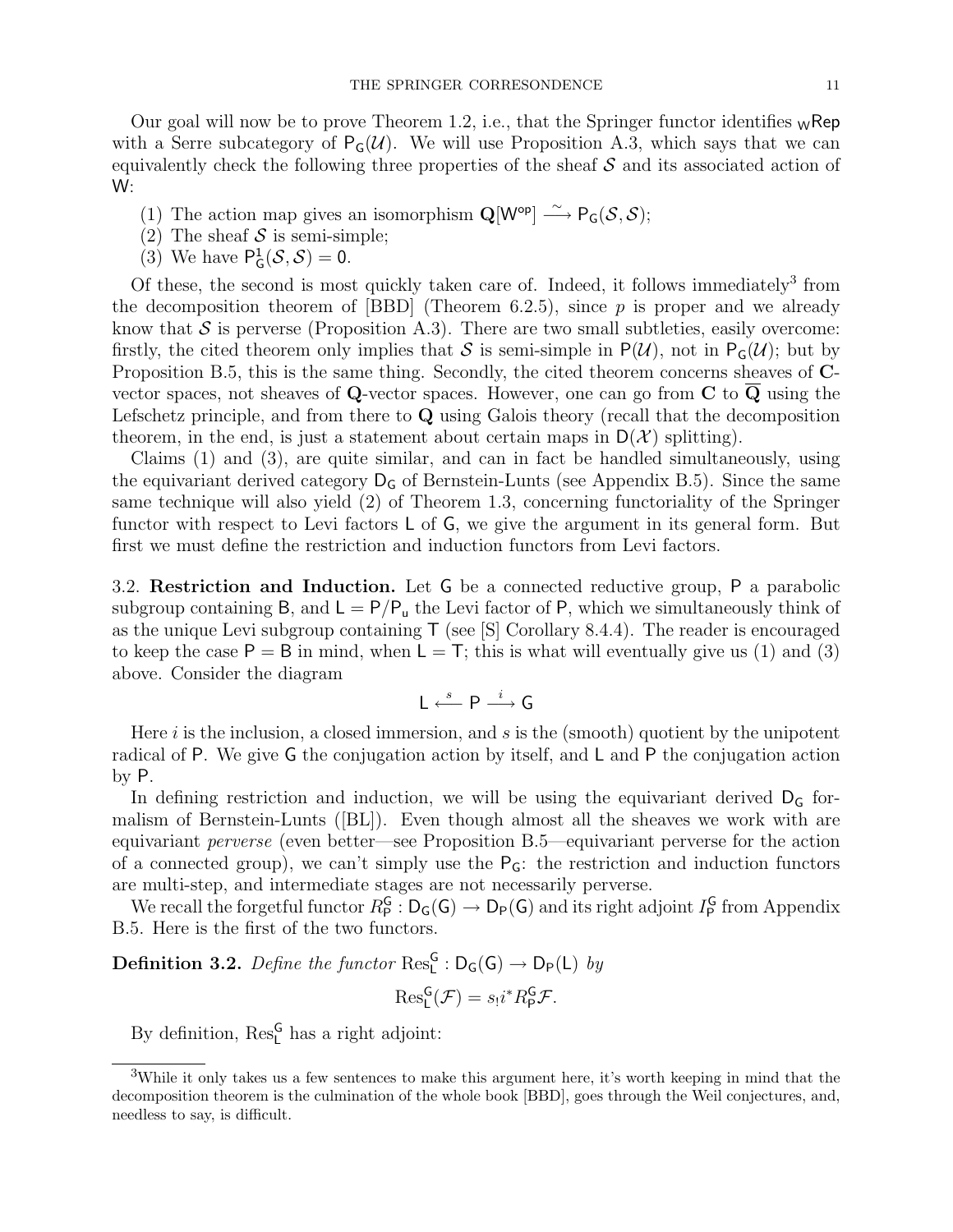# **Definition 3.3.** Define the functor  $\text{Ind}_{L}^{G} : D_{P}(L) \to D_{G}(G)$  by the following formula:  $\mathrm{Ind}_{\mathsf{L}}^{\mathsf{G}}(\mathcal{G})=I_{\mathsf{P}}^{\mathsf{G}}i_{*}s^{!}(\mathcal{G}).$

What is not obvious from the definitions, but nonetheless true, is that these functors often preserve perversity in cases concerning the Springer sheaf and its relatives (see Theorem 1.3 for a more precise statement); this, together with the adjointness of Res and Ind, is what will give us the refined information necessary for proving (1) and (3) above.

We start with Res. What follows is the most important calculation in the whole paper, by a long shot. It is the key to  $(1)$  and  $(3)$  above, as well as  $(2)$  of Theorem 1.3.

Proposition 3.4. Let G be a connected reductive group, and P a parabolic subgroup with Levi factor L. Then

$$
\operatorname{Res}^G_L{\mathcal S}_G=\operatorname{Ind}_{W_L}^{W_G}{\mathcal S}_L,
$$

the right actions by  $W_G$  agreeing on both sides.

Note: on the right-hand side, what we mean is  $S_L \otimes_{W_L} \mathbf{Q}[W_G]$ , in the notation of Appendix A; it is simply the obvious analog of the usual induction of representations, and may be defined in the same way, as a direct sum over right cosets  $W_L\W_G$  with the appropriatelydefined action of  $W_G$ .

*Proof.* We first note that, since  $S_G$  and  $\text{Ind}_{W_L}^{W_G} S_L$  are perverse, we may, by virtue of Proposition B.16, work in the non-equivariant context (and pretend there's no  $R<sub>L</sub><sup>G</sup>$  in the definition of Res<sub>L</sub><sup>G</sup>, so that the left-hand side is just  $s_!i^*\mathcal{S}_G$ .

Now we outline the proof. Not surprisingly, it follows a similar strategy to the proof of Corollary 2.9, where we constructed the action of W on  $S$ . First we will show that the sheaf  $s_1 i^* \overline{S_G} \in D(L)$  is perverse, and moreover equal to its Goresky-Macpherson extension from the regular semi-simple locus  $\mathcal{R}_L \subseteq L$  (see Proposition 2.6). Second, we note that  $s_!i^*$  commutes with arbitrary restrictions, so on the one hand it is easy to directly compute this restriction to  $\mathcal{R}_L$ , and on the other hand (restricting to the unipotent locus) the resulting information on  $\overline{S}$  gives us all we need to know about  $\mathcal{S}$ .

Now we get down to work. Let  $\mathcal{Y} = P \times_G \tilde{G}$  (so that when  $P = B$ , this agrees with the earlier notation in Proposition 2.6). Then by proper base-change, we have

$$
s_!i^*\overline{\mathcal{S}_\mathsf{G}} = f_!\mathbf{Q}[\dim(\mathsf{G})],
$$

with  $f: \mathcal{Y} \to \mathsf{P} \to \mathsf{L}$ . On the other hand, the Bruhat stratification  $\mathcal{B} = \coprod_{w \in \mathsf{W}_{\mathsf{G}}/\mathsf{W}_{\mathsf{L}}} \mathsf{P} \cdot (\dot{w}^{-1} \mathsf{B})$ ( $[S]$  Exercise 8.4.6(3)) pulls back to a stratification

$$
\mathcal{Y} = \coprod_{w \in \mathsf{W}_{\mathsf{G}}/\mathsf{W}_{\mathsf{L}}} \mathcal{Y}(w)
$$

with  $\mathcal{Y}(w) \simeq P \times P^w$  P<sup>w</sup>, just as in Proposition 2.2 (recall  $P^w = P \cap \dot{w}^{-1}$ B $\dot{w}$ ); repeated applications of the standard gluing triangle

$$
(j_!j^*\mathcal{F},\mathcal{F},i_!i^*\mathcal{F})
$$

to the sheaf  $\mathcal{F} = \mathbf{Q}[\text{dim}(\mathsf{G})]$  along this stratification then show that  $f_!\mathbf{Q}[\text{dim}(\mathsf{G})]$  is gotten by successive extensions of the  $f(w)$   $\mathbf{Q}[\dim(\mathsf{G})]$ , with  $f(w) : \mathcal{Y}(w) \hookrightarrow \mathcal{Y} \stackrel{f}{\longrightarrow} \mathsf{L}$ .

On the other hand, each  $f(w)$  factors through the Springer map  $p : \widetilde{\mathsf{L}} \to \mathsf{L}$ . We give two descriptions of this factoring  $\mathcal{Y}(w) \to \widetilde{\mathsf{L}}$ —the first being independent of choices, and the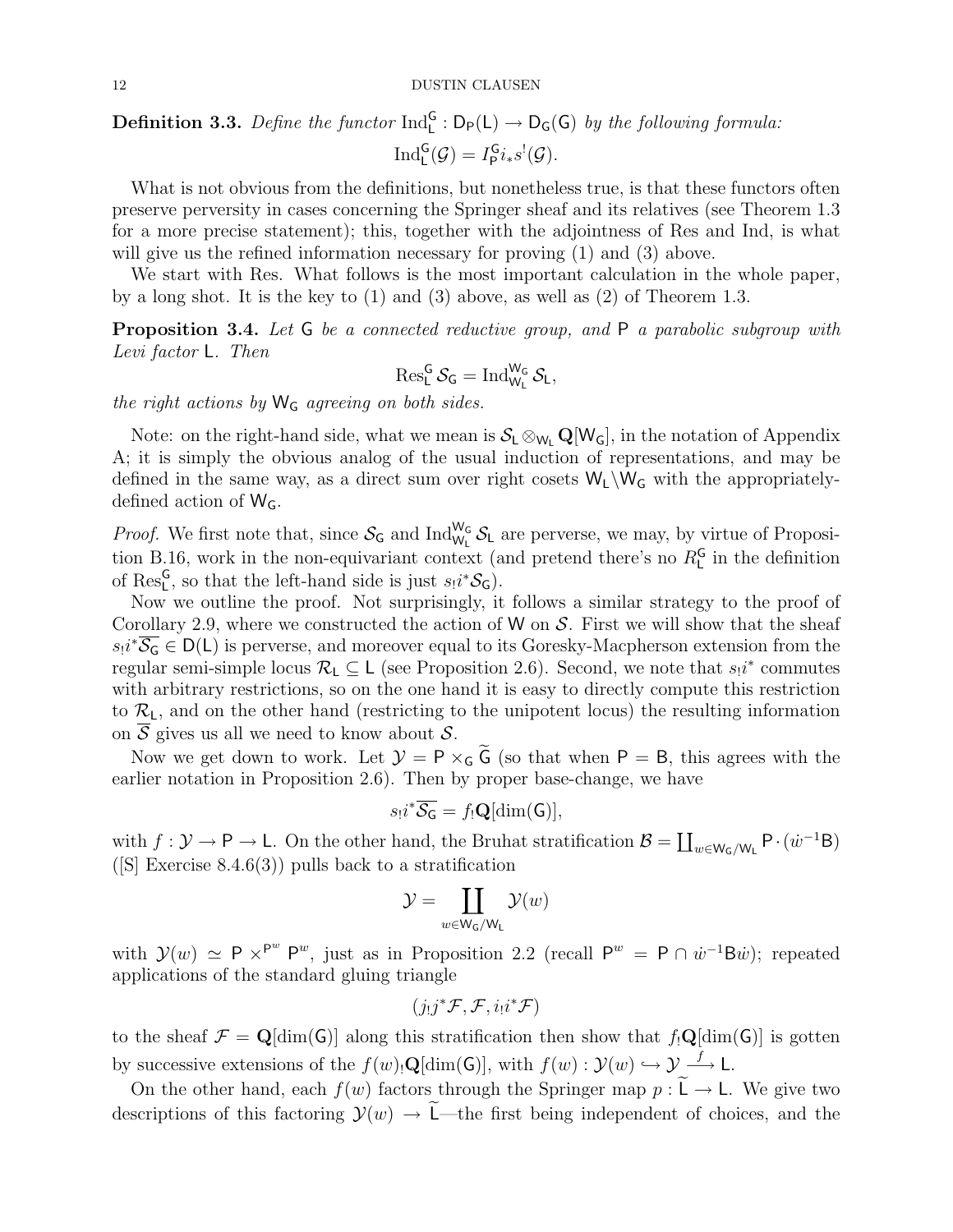second, the one we will work with, being more amenable to calculation. For the first, we use the interpretation of  $\tilde{G}$  as the set of pairs  $(x, B)$  consisting of an element  $x \in G$  and a Borel subgroup B containing it; see Proposition 2.2 (2). Here, the factoring is easily described as a map even from Y to L: namely, given a pair  $(x, B)$  with  $x \in P \cap B$ , we have that  $(P \cap B)/P_U$ is a Borel subgroup of L, and we send  $(x, B) \mapsto (xP_U, (P \cap B)/P_U)$ .

For the second description, we use the Bruhat Decomposition, i.e., we replace the P in the above Bruhat stratification with the more refined  $U_w$  (see [S] Corollary 8.3.9); this gives  $\mathcal{Y}(w) \simeq \mathsf{U}_w \times \mathsf{P}^w$ . Note that, here, we have *chosen* a representative of a class in  $\mathsf{W}_{\mathsf{G}}/\mathsf{W}_{\mathsf{L}}$ , and this isomorphism depends on it (even the target of the isomorphism depends on it). In these terms, the factorization is  $U_w \times P^w \to L \times^{B/P_U} B/P_U = \widetilde{L}$  given by reducing mod  $U_P$  on both factors. It's easy to see that these two descriptions of the factoring agree.

Returning to the proof, from the second description we see that the factoring is locally principal with fibers affine space of dimension  $\dim(U_P)$ ; thus, proper push-forward of the constant sheaf along it merely shifts by  $-2 \dim(U_P) = \dim(L) - \dim(G)$ . Then from the above we deduce that  $s_!i^*\overline{S_{\mathsf{G}}} = f_!{\mathbf{Q}}[\dim({\mathsf{G}})]$  is gotten by successive extensions of  $p_!{\mathbf{Q}}[\dim(L)] =$  $S_L$ , and is thus perverse and equal to its Goresky-Macpherson extension from  $\mathcal{R}_L$ , by the corresponding fact for  $S_{L}$  (see the proof of Corollary 2.9).

This concludes the first step of the above outline; now we see what happens over the étale locus R. There the stratification  $\mathcal{Y} = \prod \mathcal{Y}(w)$  turns into a decomposition into connected components (c.f. Proposition 2.6 (3)), so all the above-discussed extensions are in fact split; thus it's just direct sums of constant sheaves all the way down the calculation until the last step, and we do get an identification

$$
s_!i^*\mathcal{S}_\mathsf{G}^\circ=\mathop{\mathrm{Ind}}\nolimits_{\mathsf{W}_\mathsf{L}}^{\mathsf{W}_\mathsf{G}}\mathcal{S}_\mathsf{L}^\circ,
$$

at least as sheaves. But checking that the actions agree as well is a simple matter: we just need to see how  $W_G$  acts geometrically at every stage of the above argument (recall the definition of the action, Corollaries 2.8 and 2.9). Consider the action of  $W_G$  on  $\mathcal Y$ . In terms of the identification of  $\mathcal Y$  as a closed subvariety of  $\mathsf P\times\mathcal B$ , it is just  $(x,g\mathsf B)\mapsto (x,g\dot w^{-1}\mathsf B)$  (see the fourth paragraph of the proof of Proposition 2.2); so if  $\{w_{\alpha}\}\$  stands for a set of representatives of  $\mathsf{W}_{\mathsf{G}}/\mathsf{W}_{\mathsf{L}}$ , then on the component  $\mathcal{Y}(w_\alpha)$ , the action by w is  $(x, u\dot{w_\alpha}^{-1}\mathsf{B}) \mapsto (x, u\dot{w_\alpha}^{-1}\dot{w}^{-1}\mathsf{B});$ rewriting  $ww_\alpha = w_\beta w'$  with  $w' \in W_L$  (using the fact that the  $\alpha$  are a set of representatives), we see that this goes to  $\mathcal{Y}(w_\beta)$ , and there, under the map  $\mathcal{Y}(w_\beta) \to \mathcal{L}$ , acts by w'; this is exactly the description of the left induced representation, and when we pass from spaces to functions on the space, we get the right induced representation.

So we have the desired fact for  $S^{\circ}$ ; however, by the observations in the outline, this is enough: it Goresky-Macpherson extends to the corresponding statement about  $\overline{S}$ , then restricts to the statement we're trying to prove.

Now let's see how the Springer sheaves interact with  $\text{Ind}_{L}^{\mathsf{G}}$ . Before beginning, though, note that we can unravel the definition of  $\text{Ind}_{L}^{\mathsf{G}} = I_{\mathsf{P}}^{\mathsf{G}} i_* s^* (\mathcal{G})$  to some extent. Indeed, the functor  $I_P^{\mathsf{G}}i_*[\dim(\mathsf{G}/\mathsf{P})]$  (recall from Appendix B.5) also has the following interpretation, by virtue of proper and smooth base-change: given  $\mathcal{F} \in D_{\mathsf{P}}(\mathsf{P})$ , take the unique  $\mathcal{F}' \in D_{\mathsf{G}}(\mathsf{G} \times_{\mathsf{P}} \mathsf{P})$  which agrees with  $\mathcal F$  on bolded pull-back to  $G \times P$ ; then

$$
i_{\mathsf{P}}^{\mathsf{G}} i_* \mathcal{F}[\dim(\mathsf{G}/\mathsf{P})] = a_* \mathcal{F}',
$$

 $a: D_G(G \times_P P) \to D_G(G)$  being induced by the action map. Thus

$$
\mathrm{Ind}_{\mathsf{L}}^{\mathsf{G}}(\mathcal{G})=a_*(\mathbf{s}^*\mathcal{G})'.
$$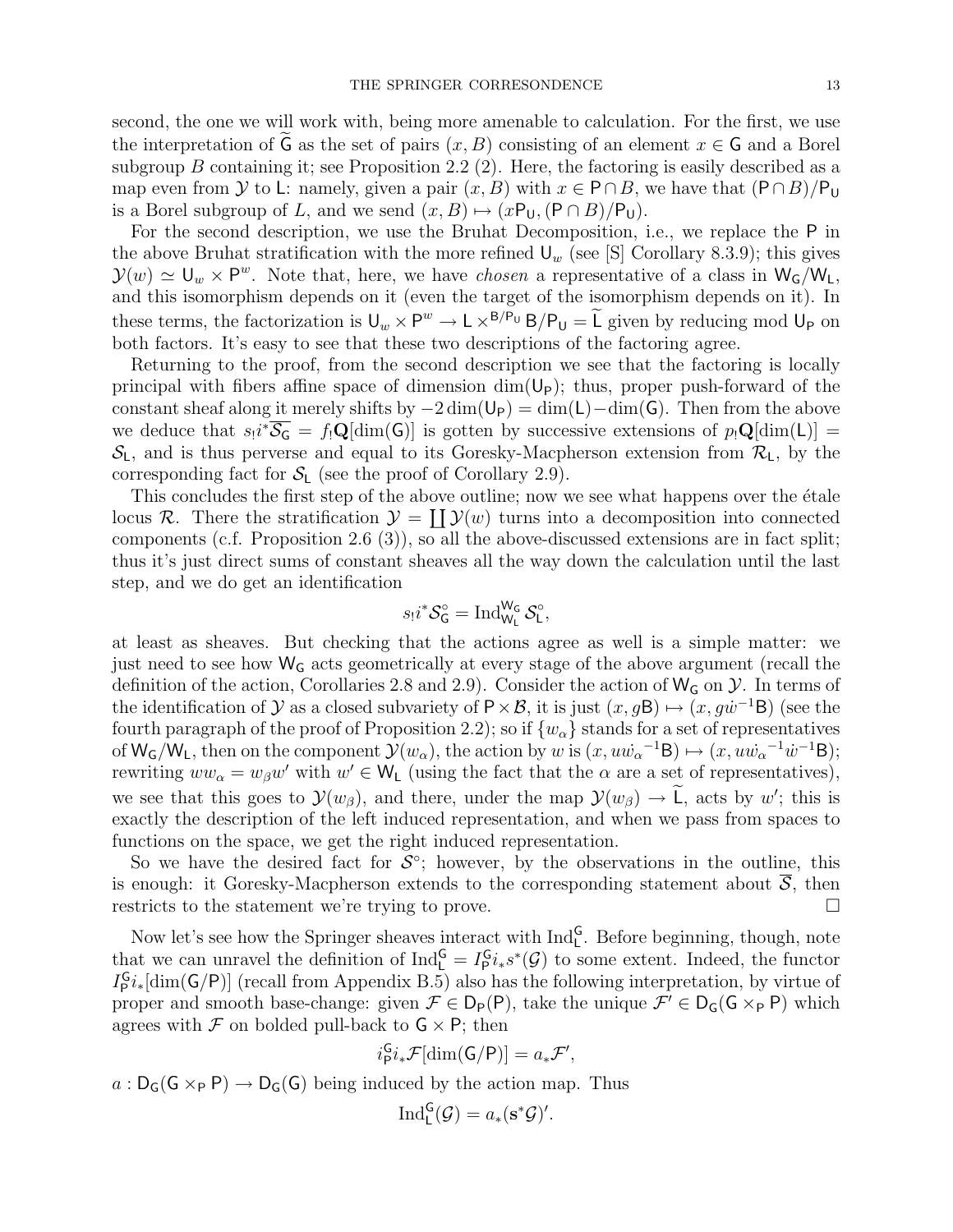This description has two simple consequences:

**Lemma 3.5.** Take  $P = B$ , so  $L = T$ . We have: (1)  $\overline{S_G} = \text{Ind}_{\overline{I}}^G \mathbf{Q}[\text{dim}(\mathsf{T})];$ 

(2)  $S_G = \text{Ind}_{\text{T}}^G \mathbf{Q}_e$  (skyscraper at the identity  $e \in \text{T}$ ).

*Proof.* The first point is immediate from the above discussion and the definition of  $\overline{S}$  (Definition 2.4—though if you forget this, you're in deep water); the second one then follows by restricting to the unipotent locus at every stage of Ind.

But in fact, we can make a more general claim:

Proposition 3.6. Let G be a connected reductive group, and P a parabolic subgroup with Levi factor L. Then

$$
\operatorname{Ind}_{L}^{G} \mathcal{S}_{L} = \operatorname{Res}^{W_G}_{W_L} \mathcal{S}_{G},
$$

the right actions by  $W_L$  agreeing on both sides (otherwise we wouldn't really have bothered writing  $\text{Res}_{W_L}^{W_G}$ ).

Proof. The proof is much simpler than that of Proposition 3.4, but follows the same outline: we first show that the left-hand side is perverse and equal to its Goresky-Macpherson extension from  $\mathcal{R}_G$ , then we compare on  $\mathcal{R}_G$ .

In fact, for the first step, we will identify the left-hand side with the right-hand side (as sheaves) a priori. For this, we note that Ind is transitive with respect to inclusions of parabolic subgroups. Indeed, the corresponding fact for Res is simple to verify; then one can invoke adjointness. Given this transitivity, the claim follows from the Lemma.

So now we turn to the regular semi-simple locus. Recall that there is an identification  $\mathcal{R}_G \simeq G/T \times \mathcal{R}_T$  under which the Springer map is conjugation and the Weyl group action is  $(gT, t) \mapsto (gw^{-1}T, \dot{w}t\dot{w}^{-1})$  (see the fourth paragraph of the proof of Proposition 2.2), and of course similarly for L; through these identifications, the restriction of the left-hand side to  $\mathcal{R}_G$  is just the pushforward along  $G \times^P (P/T \times \mathcal{R}_T) \to \mathcal{R}_G$  of the constant sheaf  $Q[\dim(G)];$ however, it's clear that  $G \times^P (P/T \times \mathcal{R}_T) \simeq G/T \times \mathcal{R}_T$  in the obvious way (the action of P on  $P/T \times \mathcal{R}_T$  is just left-translation on the left); this lets us conclude.

3.3. Back to the proof of Theorem 1.2. We now finish showing that the Springer functor embeds wRep as a Serre subcategory of  $P_G(\mathcal{U})$ . Recall that we need both that the action map gives an isomorphism  $\mathbf{Q}[W^{\mathsf{op}}] \stackrel{\sim}{\longrightarrow} \mathsf{P}_{\mathsf{G}}(\mathcal{S}, \mathcal{S})$ , and that  $\mathsf{P}_{\mathsf{G}}^1$  ${}_{\mathsf{G}}^{1}(\mathcal{S},\mathcal{S})=0$ . Let's investigate both claims simultaneously: let  $n \in \mathbb{Z}$ . We have (hang on, the justifications will come at the end)

$$
D_G(S, S[n]) = D_G(S, \operatorname{Ind}_{T}^{G} Q_e[n])
$$
  
= D\_B(Res\_{T}^{G} S, Q\_e[n])  
= D\_B(\operatorname{Ind}\_{1}^{W} S\_{T}, Q\_e[n])  
= D\_B(Q\_e[W], Q\_e[n]),

the first step by Lemma 3.5, the second by adjointness, the third by Proposition 3.4, and the fourth by... well, I'll leave the fourth to the reader.

If we're only considering  $n \leq 1$ , then by Lemma B.7, the above equality can also be written

$$
\mathsf{P}^n_\mathsf{G}(\mathcal{S},\mathcal{S}) = \mathsf{P}^n_\mathsf{B}(\mathbf{Q}_e[\mathsf{W}],\mathbf{Q}_e).
$$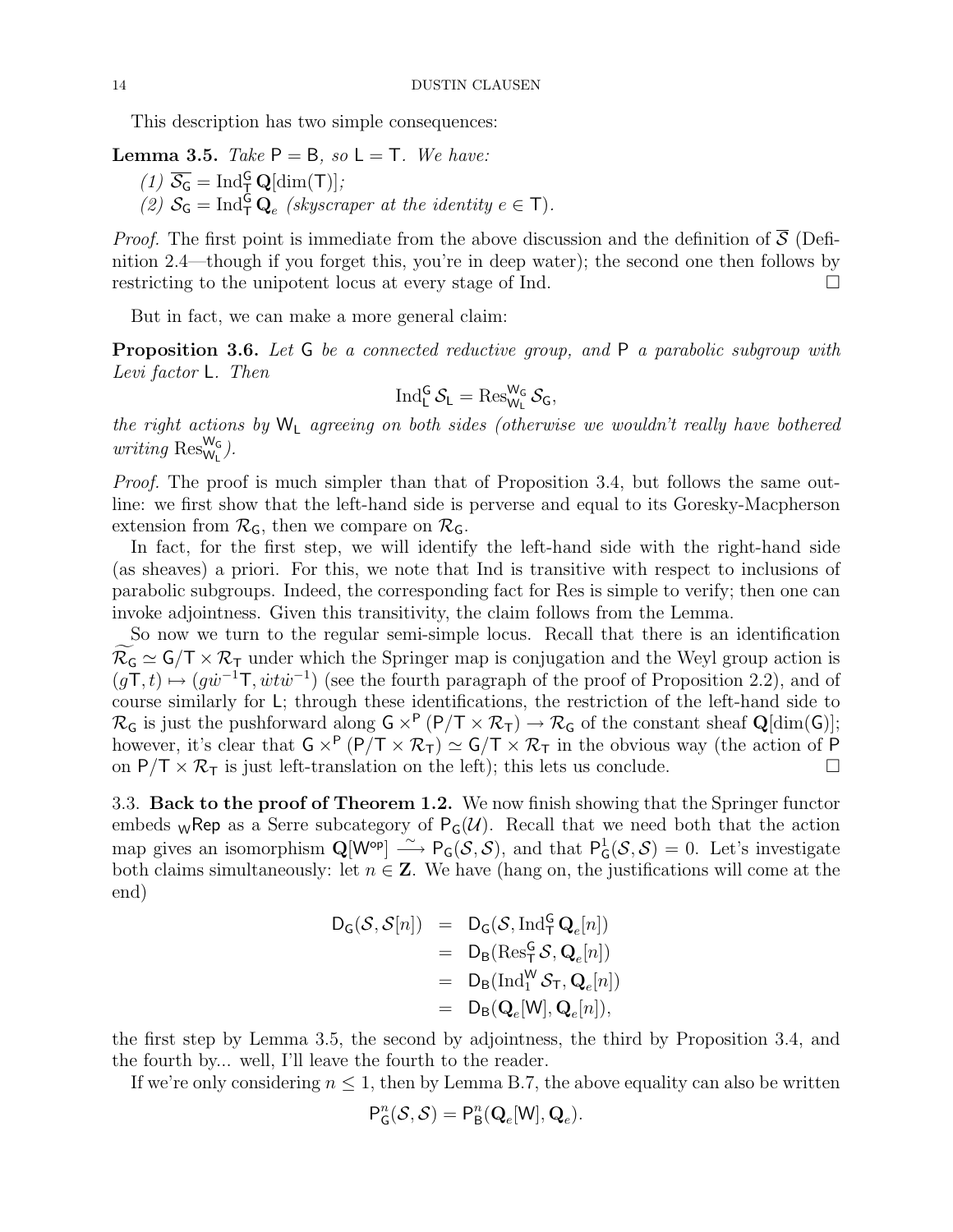But this last morphism space is over a point; and, B being connected, the category  $P_B(\bullet)$  is just vector spaces (c.f. Lemma B.12); so we conclude

$$
\mathsf{P}^n_\mathsf{G}(\mathcal{S}, \mathcal{S}) = \mathsf{Vect}^n_\mathsf{Q}(\mathbf{Q}[\mathsf{W}], \mathbf{Q})
$$

for  $n \leq 1$ .

Taking  $n = 1$  immediately gives  $P_c^1$  ${}^1_{\mathsf{G}}(\mathcal{S}, \mathcal{S}) = 0$ , one of our desired facts. What remains is to prove that the action map gives an isomorphism  $\mathbf{Q}[W^{\mathsf{op}}] \longrightarrow \mathsf{P}_{\mathsf{G}}(\mathcal{S},\mathcal{S})$ . For this we take  $n = 0$  above. By the claim about the actions agreeing in Proposition 3.4, we then see that there is an isomorphism of (left) W-representations  $P_G(S, S) \simeq \mathbf{Q}[W]$ . To conclude, it suffices to use the following lemma:

**Lemma 3.7.** Let k be a field, A a finite k-algebra, and  $\varphi : A \to B$  a map of k-algebras; in particular,  $B$  becomes a right  $A$ -module. If  $B$  is abstractly isomorphic to  $A$  as a right A-module, then  $\varphi$  is an isomorphism.

*Proof.* The right-A-module A has a generator; since  $B \cong A$ , so does B, so say  $b \cdot A = B$ . Then the composition

$$
A \xrightarrow{\varphi} B \xrightarrow{b} B
$$

is surjective, the right map being left-multiplication by  $b$ ; but all vector spaces involved have the same dimension, so all maps must be isomorphisms.

## 4. Complements

4.1. The Springer correspondence. We have finished the proof of Theorem 1.2, that the Springer functor gives a Serre embedding of  ${}_{W}$ Rep into  $P_{G}(\mathcal{U})$ . Now we give some consequences and supplementary facts.

Firstly, we note that since  $P_G(\mathcal{U})$  is artinian and noetherian (Corollary B.6), its Serre subcategories are in one-to-one correspondence with subsets of  $S$ , the set of isomorphism classes of its simple objects; on the other hand, Proposition B.13 identifies S with the set of pairs  $(0, \tau)$  consisting of a unipotent conjugacy class O and an irreducible finite-dimensional representation  $\tau$  of the group  $\mathsf{Z}(u)/\mathsf{Z}(u)$ <sup>o</sup> of components of the centralizer of a fixed  $u \in \mathcal{O}$ .

Thus, we deduce:

**Proposition 4.1.** The Springer functor induces a bijection  $\rho \mapsto (\mathcal{O}_o, \tau_o)$ , called the **Springer** correspondence, between the set of irreducible representations of W and some subset R of S.

It's reasonable to ask for information about this subset and the induced bijection. We will soon see that, in some sense, the subset  $R$  is quite large; to prove this (and of course also because of its independent interest), we will give Springer's description of his correspondence ([S2]), a.k.a. finding representations in the cohomology groups.

**Theorem 4.2.** Let  $\mathcal O$  be a unipotent conjugacy class, and  $u \in \mathcal O$ . Then

$$
H^{2\dim(\mathcal{B}_u)}(\mathcal{B}_u;\mathbf{Q})=\bigoplus_{\rho:\mathcal{O}_\rho=\mathcal{O}}\tau_\rho\otimes\rho^\vee,
$$

the sum being over all irreducible representations ρ of W whose corresponding conjugacy class equals O.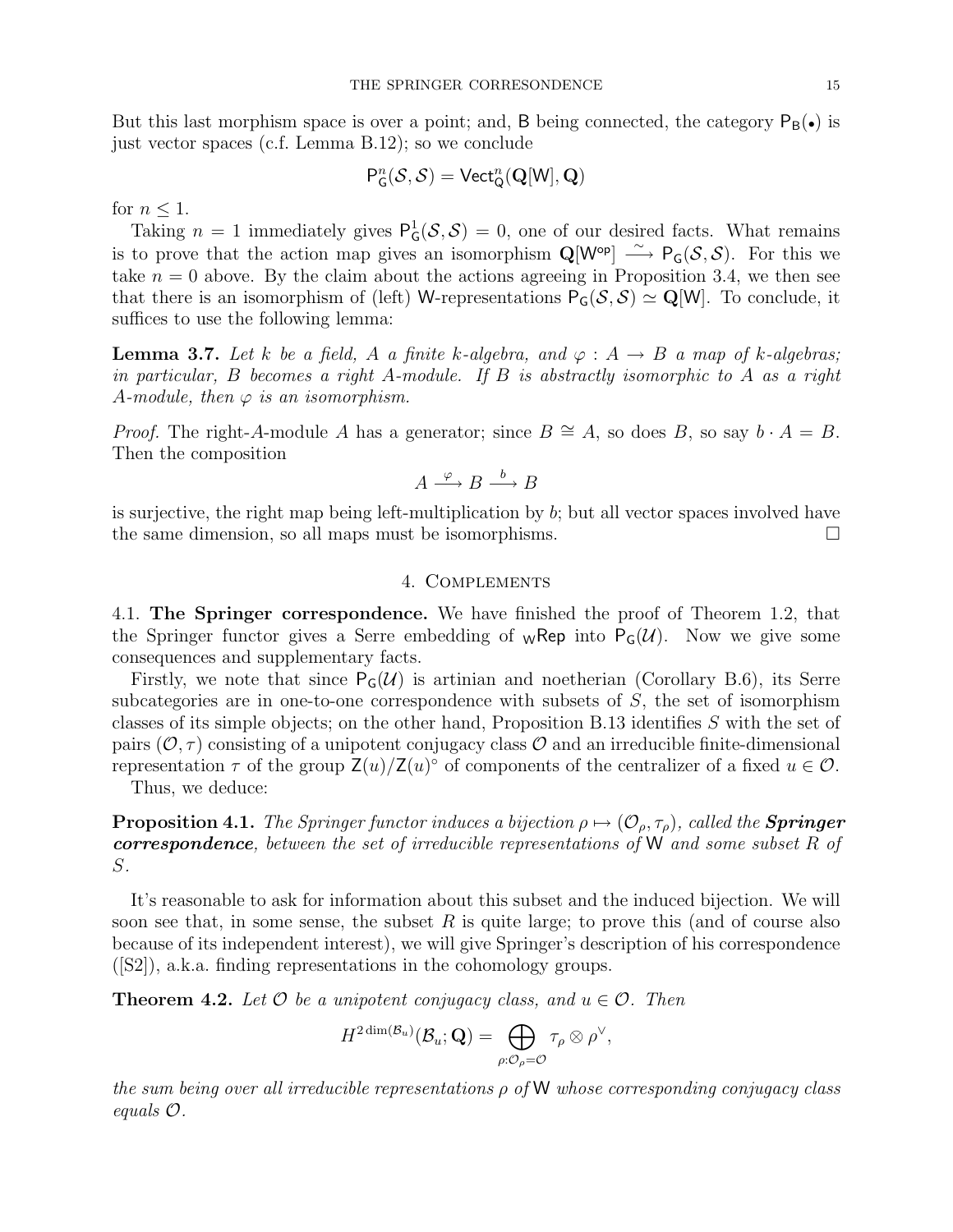Proof. Applying the Springer functor L to the decomposition

$$
\mathbf{Q}[\mathsf{W}] = \bigoplus_{\rho} \rho \otimes \rho^{\vee}
$$

of the regular representation into left-right W−W modules (the sum being over all irreducible  $\rho$ , we deduce that, as a sheaf with a right W-action,

$$
\mathcal{S} = \bigoplus_{\rho} L(\rho) \otimes \rho^{\vee}.
$$

On the other hand, Proposition B.13 realizes  $L(\rho)$  as the Goresky-Macpherson extension  $j_{!*}\mathcal{L}_{\rho}[\dim(\mathcal{O}_{\rho})]$  of the local system  $\mathcal{L}_{\rho}$  corresponding to  $\tau_{\rho}$  along the inclusion  $j:\mathcal{O}_{\rho}\to\mathcal{U};$ we can use this to pick out the  $\rho$  component, or at least almost.

Indeed, if we restrict S to O, we will kill off all the  $\rho$  components except those with  $\mathcal{O} \subseteq \mathcal{O}_\rho$ ; then if we further take cohomology in degree  $-\dim(\mathcal{O})$ , we'll kill all except those with  $\mathcal{O}_{\rho} = \mathcal{O}$ , by the basic property of Goresky-Macpherson extension ([BBD] Proposition 2.1.9). We deduce that for  $u \in \mathcal{O}$ ,

$$
H^{-\dim(\mathcal{O})}(\mathcal{S}|_u)=\bigoplus_{\rho:\mathcal{O}_\rho=\mathcal{O}}\tau_\rho\otimes\rho^\vee.
$$

On the other hand, by proper base-change and the definition of  $S$ , this translates to the desired

$$
H^{2\dim(\mathcal{B}_u)}(\mathcal{B}_u;\mathbf{Q})=\bigoplus_{\rho:\mathcal{O}_\rho=\mathcal{O}}\tau_\rho\otimes\rho^\vee,
$$

where we have also used the equality of dimensions in Proposition 2.2 (2).  $\Box$ 

Now we can see that  $R$  is big.

**Corollary 4.3.** For each conjugacy class  $\mathcal{O}$ , there is an element of R whose first component is O.

*Proof.* This follows immediately, since  $H^{2dim(\mathcal{B}_u)}(\mathcal{B}_u; \mathbf{Q})$  is certainly nonzero; in fact it has basis the components of  $\mathcal{B}_u$  (recall that  $\mathcal{B}_u$  is a projective variety: Proposition 2.2 (3)).  $\Box$ 

Another natural question is where the trivial representation of W goes under the Springer correspondence. If someone tries to tell you it goes to something other than the identity conjugacy class and the open conjugacy class, you should contact the nearest psychiatric clinic. In fact,

**Proposition 4.4.** Under the Springer correspondence, the trivial representation  $1 \in \mathbb{W}$ Rep goes to the pair  $(0,1)$  where O is the open orbit in U.

*Proof.* Recall that the action of W on S was obtained functorially from the action on  $\mathcal{S}^{\circ}$ , through Goresky-Macpherson extension followed by restriction (Corollary 2.9). From Proposition A.2 (1), we see that it suffices to see where  $S^{\circ} \otimes_{\mathsf{W}} 1$  goes under the same extensionrestriction procedure.

But from the definition of the action on  $S^{\circ}$ , it's clear that  $S^{\circ} \otimes_{\mathsf{W}} 1 = (S^{\circ})^{\mathsf{W}}$  is just the constant sheaf  $Q[\dim(G)]$  on R. If we Goresky-Macpherson extend this in a leisurely way, stopping for a rest at the (open and G-stable, by properness and G-equivariance) locus  $\mathcal{Z}_0 \subseteq G$  where  $\bar{p}$  has finite fibers, we see that  $\mathcal{S}^{\mathsf{W}}|_{\mathcal{O}} = \mathbf{Q}[\dim(\mathcal{U})]$ , making the only possibility  $1 \mapsto (\mathcal{O}, 1).$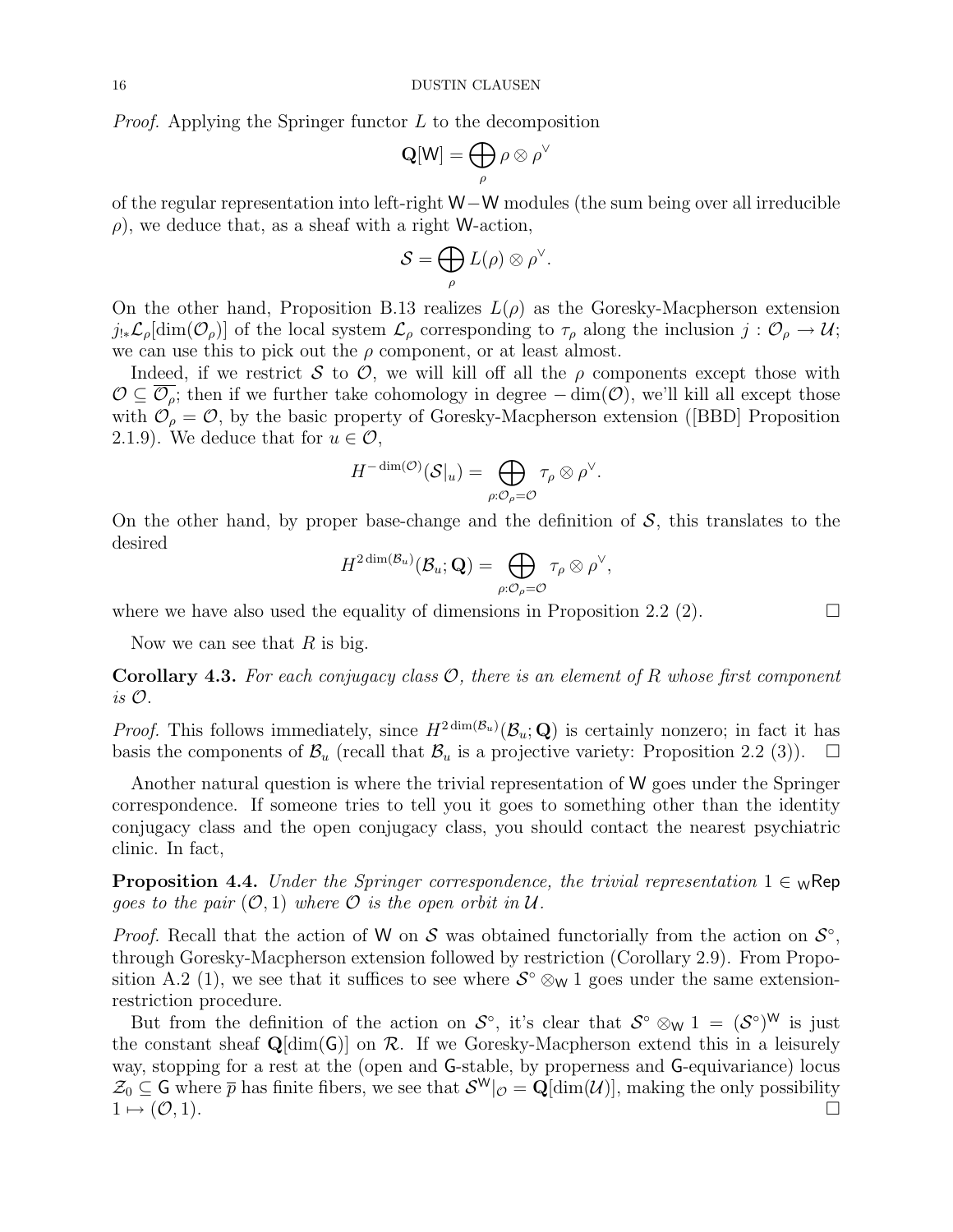4.2. Intertwining. Now we will give the proof of Theorem 1.3, concerning what the Springer functor  $L$  does to certain usual operations on representations. We state it again for convenience:

## Theorem 4.5. Let G be a connected reductive group, and L the Springer functor.

- $(1)$  L intertwines duality on representations and Verdier duality D on sheaves;
- (2) Let P be a parabolic subgroup of G with Levi factor L, giving an inclusion  $W_L \subseteq W_G$ of Weyl groups. Then:
	- (a) L intertwines  $\text{Res}_{\mathsf{W}_{\mathsf{L}}}^{\mathsf{W}_{\mathsf{G}}}$  and the above  $\text{Res}_{\mathsf{L}}^{\mathsf{G}}$ ;
	- (b) L intertwines  $\text{Ind}_{\mathsf{W}_{\mathsf{L}}}^{\mathsf{W}_{\mathsf{G}}}$  and the above  $\text{Ind}_{\mathsf{L}}^{\mathsf{G}}$ .
- (3) Let  $G'$  be another connected reductive group, with uninpotent locus  $\mathcal{U}'$  and Weyl group W'. Then  $G\times G'$  has unipotent locus  $\mathcal{U}\times\mathcal{U}'$  and Weyl group  $W\times W'$ , and L intertwines the external product  $\boxtimes$  on representations and the external product  $\boxtimes$  on perverse sheaves.

Proof. By Proposition A.2, we need to see that:

- (I)  $D(S) = S$ , the left action of W agreeing on both sides (on the right side, it comes from applying group inversion to the right action);
- (II)  $\text{Res}_{L}^{G} S_G = \text{Ind}_{W_L}^{W_G} S_L$  and  $\text{Ind}_{L}^{G} S_L = \text{Res}_{W_L}^{W_G} S_G$ , the right actions agreeing on both sides in both cases;
- (III)  $S_{G\times G'} = S_G \boxtimes S_{G'}$ , the actions of  $W \times W'$  agreeing on both sides.

Actually, there is a small problem in applying Proposition A.2 to (II) in order to deduce (2) of the Theorem, coming from the fact that we don't know a priori that  $\text{Res}_{\mathsf{L}}^{\mathsf{G}} \circ L_{\mathsf{G}}$  and  $\text{Ind}_{\text{L}}^{\text{G}} \circ L_{\text{L}}$  land inside the abelian categories of perverse sheaves, but only the additive derived categories. However, the uniqueness part of Proposition A.1 works just as well for additive categories as abelian ones, as the proof shows, and we only need the uniqueness here. So the reduction does work, and we can proceed to the proofs of (I), (II), and (III).

Statement (II) says the same thing as Propositions 3.4 and 3.6. For statement (I), we follow the same outline as in the proof of those Propositions: we already noted in Proposition 2.5 and Corollary 2.9 that the sheaves  $\overline{S}$  and  $S$  are self-dual, so it's just a matter of making sure the actions agree, and by functoriality we can just check this for  $S^{\circ}$  on the regular semi-simple locus; there we can simply recall that Verdier duality commutes with usual duality under the correspondence between local systems and representations of the fundamental group. Statement (III) is simple, using the same outline as always; we leave it for the interested reader.  $\square$ 

4.3. The case of  $GL_n$ . We specialize the Springer theory to the nicest case:  $G = GL_n$ . The reason this case is so nice is the following:

#### **Lemma 4.6.** In  $GL_n$ , all centralizers are connected.

*Proof.* Let  $A \in GL_n$ . We show that any two elements  $X, Y \in Z_{GL_n}(A)$  are joined by a curve in  $\mathsf{Z}_{\mathsf{GL}_{n}}(A)$ . Indeed, if t runs through  $\mathsf{A}^{1}$ , all of the matrices

$$
tX + (1 - t)Y,
$$

centralize A, and only finitely many of them (a proper Zariski-closed subset) can have determinant zero.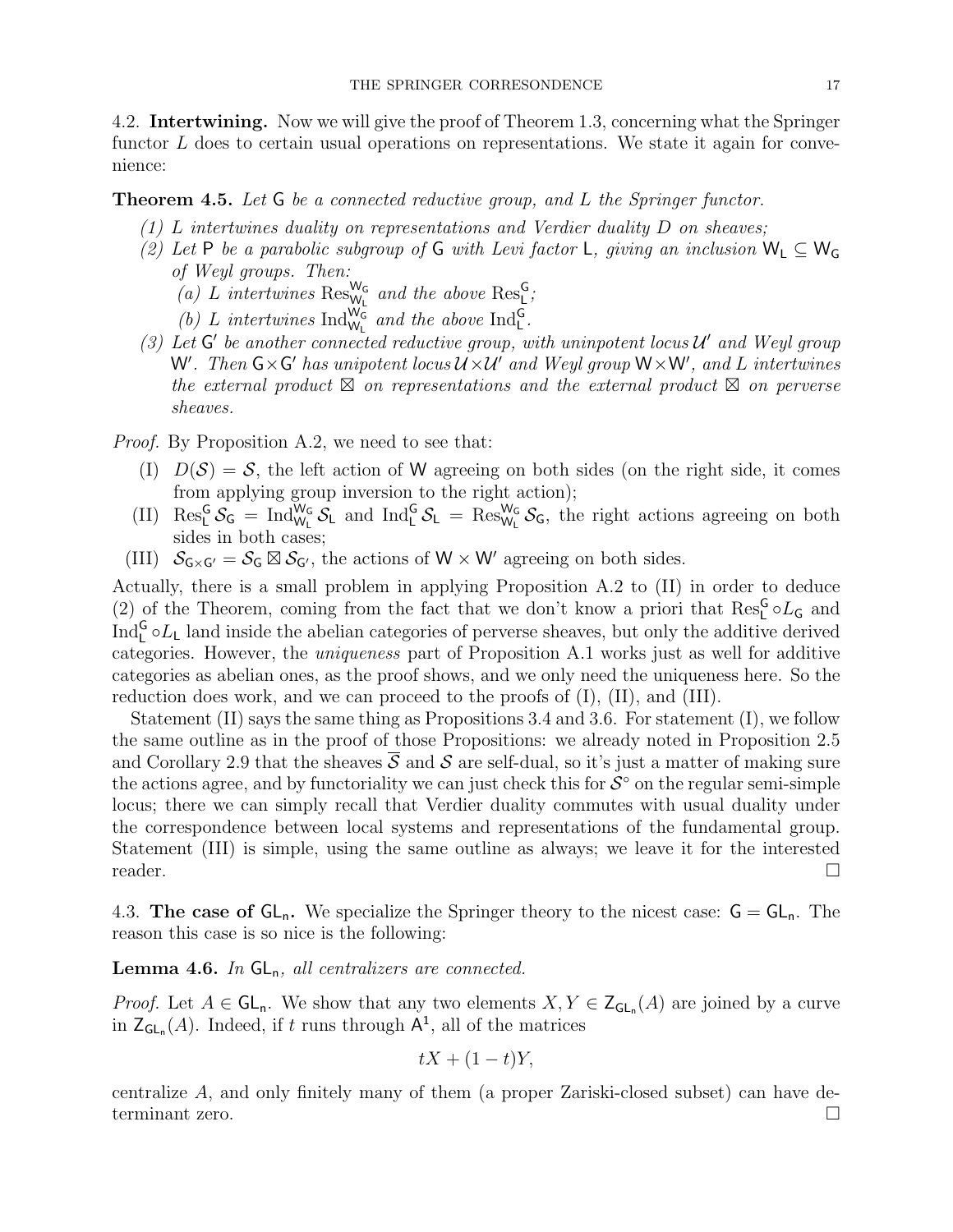Thus our subset S of pairs  $(\mathcal{O}, \tau)$  (see Section 3.4) is just the set of unipotent conjugacy classes; then Corollary 3.10 lets us deduce simultaneously the two claims of the following theorem:

**Theorem 4.7.** For  $G = GL_n$ , the Springer functor is an equivalence of categories, and the Springer correspondence is a bijection between irreducible representations of  $S_n$  and unipotent conjugacy classes in  $GL_n$ .

We note that this bijection was proved without any counting (unlike, for instance, the proof of the classical bijection in [FH] Section 4.2, which only shows injectivity, then uses counting to conclude), and is thus fairly nice from a combinatorial perspective—except, perhaps, for the fact that the (absolutely crucial) action of W on  $S$  had a non-explicit construction: it involved Goresky-Macpherson extension followed by restriction to a complementary subspace. All the rest is explicit, however: see Proposition A.1.

Springer's interpretation ([S2]) of the inverse map of the Springer correspondence also becomes very nice in the case of  $GL_n$ : for a unipotent conjugacy class  $\mathcal O$  and  $u \in \mathcal O$ , the corresponding irreducible representation of  $S_n$  is just the cohomology group

$$
H^{2\dim(\mathcal{B}_u)}(\mathcal{B}_u;\textbf{Q}).
$$

Appendix A. Representation theory over k-linear abelian categories

Our main object of interest, the Springer sheaf  $S$ , lives in a certain abelian category (of perverse sheaves), and carries moreover an action of a finite group W (the Weyl group of a reductive group). This section, quite formal, explores some operations which arise in such a context.

Let k be a field, and W a finite group. Consider a k-linear abelian category  $P$ , and suppose that all of the morphism spaces of P are finite-dimensional. We will be entertaining Morita-like discussions of the left adjoint k-linear functors from the category  $\mathbf{w}$ Rep of finitedimensional k-representations of W to P. But first, notation: let  $P_W$  be the (k-linear abelian) category whose objects are the objects  $S \in \mathsf{P}$  with a right action of W, and whose morphisms are the W-equivariant morphisms in P. The basic proposition is:

Proposition A.1. Let P be a k-linear abelian category with finite-dimensional morphism spaces. Then the category of left adjoint functors  $w$ Rep  $\rightarrow$  P (morphisms being natural transformations) is equivalent to  $P_W$ , via evaluation of the functor at the element  $k[W]$ (which carries the obvious right action).

Also, if the order of W is invertible in k, every k-linear functor  ${}_{\mathsf{W}}\mathsf{Rep} \to \mathsf{P}$  is a left adjoint; hence, also, we can omit "left adjoint" from the previous sentence.

*Proof.* In fact, another interpretation of  $P_W$  is as the category of P-valued functors from the full subcategory of  $w$ Rep consisting of just the object  $k[W]$ ; our association is just restriction of functors. Because every object of  $w$ Rep has a finite presentation by  $k[W]$ , and left adjoints preserve right-exact sequences, an extension of an element  $S$  of  $P_W$  to a left adjoint functor  $L$  on all of  $_W$ Rep is necessarily unique, given by

$$
L(\rho) = \mathrm{coker}(\mathcal{S}^m \to \mathcal{S}^n)
$$

if  $k[\mathsf{W}]^m \to k[\mathsf{W}]^n \to \rho \to 0$  is a presentation of  $\rho$ . To finish, we just need to see that this prescription actually defines a left adjoint functor. But indeed, since  $k[\mathsf{W}] \in \mathsf{W}$ Rep just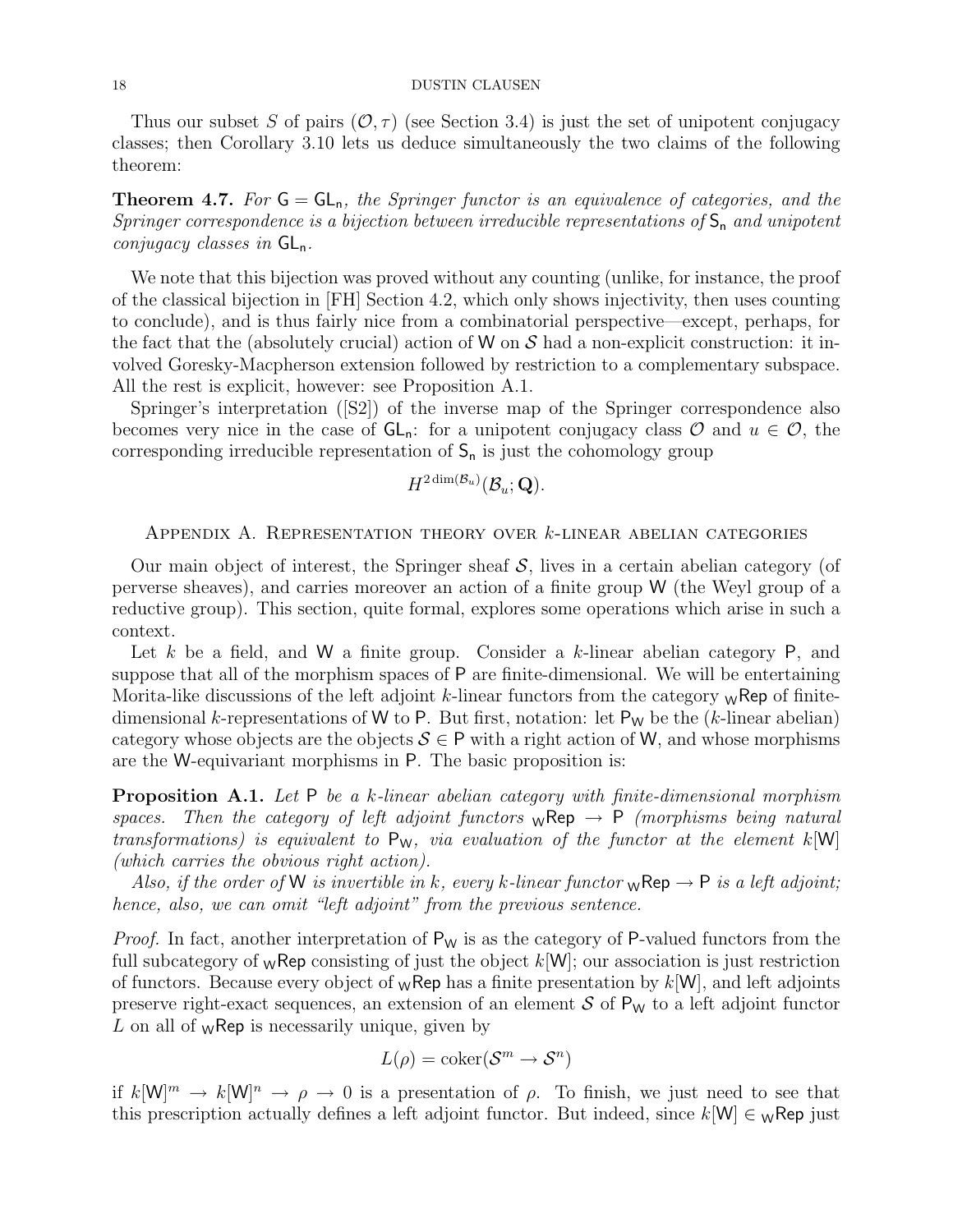co-represents the forgetful functor to vector spaces, L is clearly left adjoint to  $P(S, -)$ ; and recall that functoriality then comes for free.

If the order of W is invertible in k, then  $\mathcal{W}$ Rep is semi-simple, and so any k-linear functor from it is exact, hence right-exact; then the above argument furnishes a right adjoint.  $\square$ 

For  $S \in P_W$ , denote by  $S \otimes_W$  – the corresponding functor  $\mathsf{wRep} \to \mathsf{P}$ . The next proposition gives compatibility properties of the association  $S \mapsto S \otimes_{\mathsf{W}} -$ .

**Proposition A.2.** Suppose that the order of W is invertible in k. Let P and Q be k-linear abelian categories with finite-dimensional morphism spaces, and let  $F: \mathsf{P} \to \mathsf{Q}$  be a k-linear functor between them (not necessarily exact). Then for  $S \in P_W$ , we have  $F(S) \in Q_W$  in the *obvious way, and for*  $\rho \in \mathcal{W}$ Rep,

$$
(1) \tF(\mathcal{S} \otimes_{\mathsf{W}} \rho) = F(\mathcal{S}) \otimes_{\mathsf{W}} \rho
$$

(actually an isomorphism of functors  $w \mathsf{Rep} \to \mathsf{Q}$ ). On the other side, if  $\mathsf{W}'$  is a subgroup of W, then  $\mathcal S$  also has a restricted W'-action, and

(2) 
$$
\operatorname{Res}(\mathcal{S}) \otimes_{\mathsf{W}'} \rho' = \mathcal{S} \otimes_{\mathsf{W}} \operatorname{Ind}(\rho'),
$$

both being functors (in  $\rho'$ ) from <sub>W'</sub>Rep to P; and if  $S' \in P_{W'}$ , then  $\text{Ind}(S') := S' \otimes_{W'} k[W]$ has a right action of W, and

(3) 
$$
\operatorname{Ind}(\mathcal{S}') \otimes_{\mathsf{W}} \rho = \mathcal{S}' \otimes_{W'} \operatorname{Res}(\rho),
$$

both being functors from  $w$ Rep to P.

*Proof.* In cases respectively  $(1), (2), (3),$  by the previous proposition, we need only check that evaluation at respectively  $\rho = k[W], \rho' = k[W'], \rho = k[W]$  gives isomorphic members of respectively,  $Q_W$ ,  $P_W$ ,  $P_W$ . In all cases, this is trivial.

Given the equivalence in Proposition A.1, one would expect properties of  $S \otimes_{\mathsf{W}} -$  to be reflected in properties of  $S$ . The next proposition gives a few examples of this.

**Proposition A.3.** Suppose again that the order of W is invertible in k. Let  $S \in P_W$ , and set  $L = S \otimes_{\mathsf{W}} -$ . This is automatically an exact functor,  $_{\mathsf{W}}$ Rep being semi-simple. We furthermore have

- (1) L is fully faithful if and only if the map  $k[\mathsf{W}^{\mathsf{op}}] \to \mathsf{P}(\mathcal{S}, \mathcal{S})$  induced by the action of W is an isomorphism;
- (2) Assuming the equivalent conditions of  $(1)$ , L is thick (i.e. its essential image is closed under subquotients) if and only if  $S$  is semi-simple;
- (3) Assuming the conditions of  $(1)$  and  $(2)$ , L is Serre (i.e. its essential image is also closed under extensions) if and only if  $P^1(S, S) = 0$ .

*Proof.* For  $(1)$ , note that, since L is a left adjoint, it is fully faithful if and only if its unit  $id_{\mathsf{P}} \to R \circ L$  is an isomorphism. By Proposition A.1, we can check this just at the object  $k[\mathsf{W}]$ , where, recalling the definition of the right adjoint in the proof of that proposition, it becomes exactly the required condition.

For (2), "only if" is easy: a thick fully faithful exact functor sends semi-simple objects to semi-simple objects, and  $k[\mathsf{W}] \in \mathsf{W}$ Rep is semi-simple.

For "if", we first note that, since every representation is a direct sum of direct summands of k[W], everything in the essential image of L is a direct sum of direct summands of  $S$ , and is thus semi-simple with simple parts a subset of the simple parts of  $S$ . Since a subquotient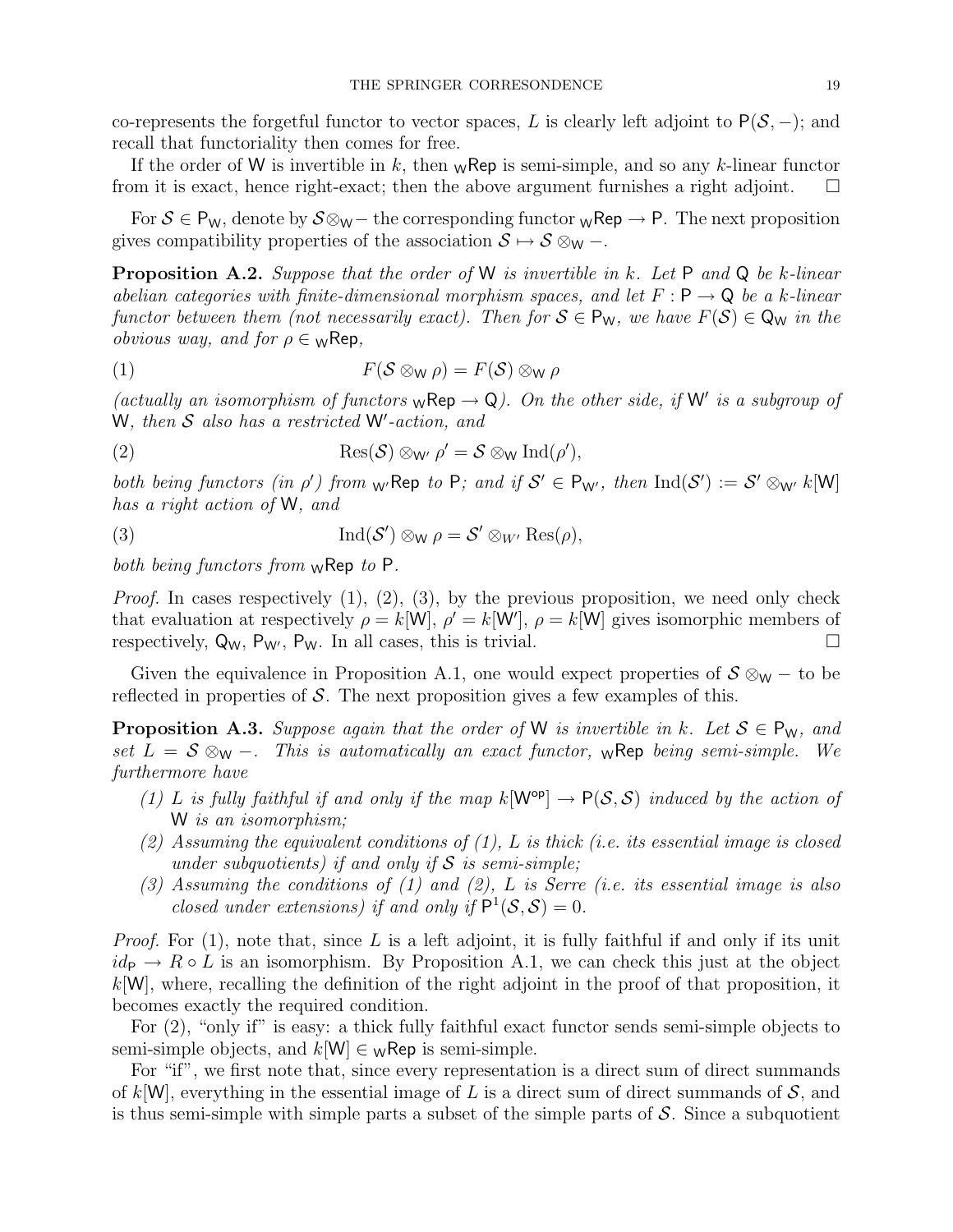of a semi-simple object is also semi-simple, with simple parts moreover a subset of those of the original object, it will suffice to show that the simple parts of  $S$  are in the essential image of L. However, a decomposition of  $k[\mathsf{W}]$  into simple parts yields a decomposition of S into parts with trivial endomorphism ring, by fullness of L; and these parts must be semi-simple, since  $S$  is. But then they can't have more then one simple part, or else they'd have too many endomorphisms; thus they are simple. So we have decomposed  $S$  into simple parts in the essential image of  $L$ , and this completes the proof of "if".

For (3), recall that  $P^1(\mathcal{S}, \mathcal{S})$  classifies extensions of S by itself. If L is Serre, each such extension comes from an extension in  $w$ Rep, all of which are trivial; so  $P^1(S, S) = 0$ . Conversely, if  $P^1(\mathcal{S}, \mathcal{S})$  is trivial, then so is  $P^1(\mathcal{T}, \mathcal{T}')$  if T and T' are direct sums of direct summands of  $S$ ; but everything in the essential image of  $L$  is a direct sum of direct summands of S, since everything in  ${}_{\mathsf{W}}$ Rep is a direct sum of direct summands of k[W]. Thus all the relevant extensions are split, and so trivially remain in the essential image of  $L$ .  $\Box$ 

We can illustrate this theory with a classical example, which, despite its involving many of our main objects, is not used in the paper.

**Example (Weyl's construction).** Let  $V$  be a finite-dimensional complex vector space, and let P be the category of finite-dimensional representations of the reductive group  $GL(V)$ . For all  $n \geq 1$ , the element  $V^{\otimes n}$  of P carries the obvious right action of  $S_n$ . If  $n \leq \dim(V)$ , then the three conditions in the above Proposition are satisfied—the first by [FH] Lemma 6.23 and Exercise 6.29, and the last two by the fact that P is semi-simple ([FH] Exercise 15.51). Thus, we have a Serre embedding of the category of finite-dimensional representations of  $S_n$  into  $P$ , and in particular irreducible representations of  $S_n$  give rise to irreducible representations of  $GL(V)$ .

If  $n > dim(V)$ , the only thing that fails in the above discussion is the injectivity of the action map  $\mathbb{C}[S_n^{\mathsf{op}}] \to \mathsf{P}(V^{\otimes n}, V^{\otimes n})$ ; Exercise 6.29 of [FH] only implies surjectivity. But the proof of the above Proposition shows that, even just assuming surjectivity, irreducible representations of  $S_n$  still give simple elements of P, i.e. irreducible representations of  $GL(V)$ (though many will be trivial: see [FH] Theorem 16.3 (1)). One can show ([FH], Prop. 15.47) that all irreducible representations of  $GL(V)$  are obtained this way, for varying n; this is Weyl's construction.

We also remark that, if A is any finite k-algebra, the results in this section admit an easy extension to a description of the left-adjoint functors from the category of finitely-presented left A-modules to P, with the same proofs (the hypothesis about the order of W should be replaced by the requirement that  $A$  be semi-simple, and the analog of Ind is of course the usual base change to an extension ring). We have avoided this generality in order to have our language resemble that of the rest of the paper more closely.

#### Appendix B. G-equivariant perverse sheaves

In fact, the abelian category in which the Springer sheaf  $S$  most naturally lives is not a usual category of perverse sheaves on a variety, but rather a category of G-equivariant perverse sheaves. In this section, we will give the definitions and results necessary to be able to use such a notion.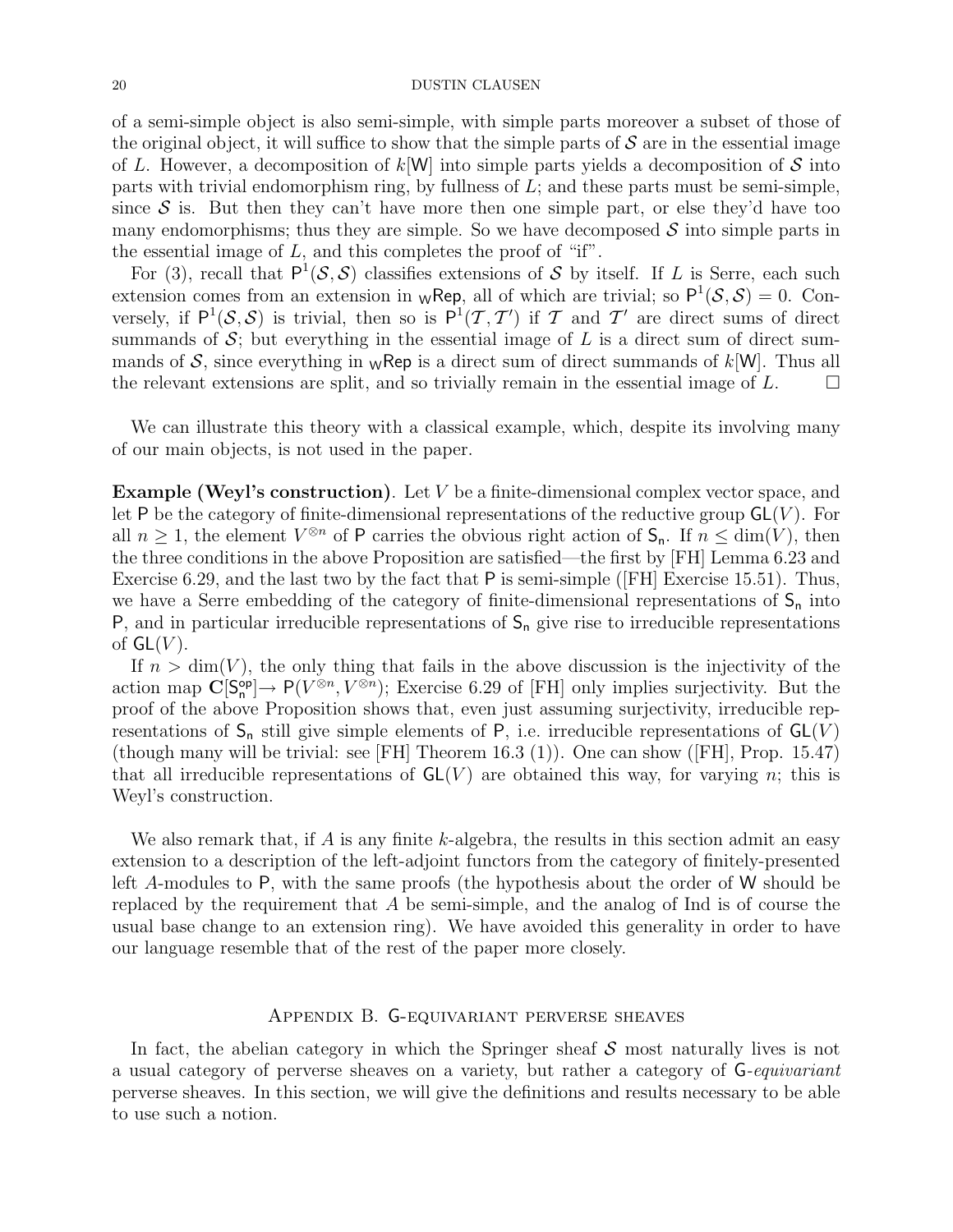B.1. Preliminaries on smooth maps. The key to the definition of G-equivariant perverse sheaves is that normal perverse sheaves satisfy smooth descent (Proposition B.3). Thus, we start with a study of smooth maps and their interaction with perverse sheaves.

Let  $f: \mathcal{X} \to \mathcal{Y}$  be a smooth map of varieties, of relative dimension d (i.e., all fibers are equidimensional of constant dimension  $d \geq 0$ ; in particular f is surjective). By [BBD] page 109, the functor  $f^*[d]: D(\mathcal{Y}) \to D(\mathcal{X})$  is t-exact, and so induces an exact functor on perverse sheaves, which is moreover fully faithful and thick if the fibers of  $f$  are connected ([BBD] Proposition 4.2.5 and Corollary 4.2.6.2). These functors  $f^*[d]$  being fundamental for us, we introduce notation and an oft-to-be-cited lemma concerning them.

**Definition B.1.** Let  $f : \mathcal{X} \to \mathcal{Y}$  be a smooth map of relative dimension d. We set  $f^* =$  $f^*[d] = f^![-d]$  (note, self-dual), a functor  $D(\mathcal{Y}) \to D(\mathcal{X})$ . If s is a section of f, we similarly use  $s^*$  to denote  $s^*[-d]$ , a functor  $D(\mathcal{X}) \to D(\mathcal{Y})$ .

Lemma B.2. Notation as in the above definition.

- (1) On the essential image of  $f^*$ , we have that  $s^* = s'[d]$  (also self-dual) and is t-exact.
- (2) Now restrict  $f^*$  to a functor  $P(Y) \to P(X)$ . If the fibers of f are connected, then  $s^*$  restricted the essential image of  $f^*$  gives the inverse functor to  $f^*$  (c.f. [BBD] Proposition  $4.2.5$ ).

*Proof.* For  $(1)$ , note that, if D is the Verdier duality operation,

$$
D\mathbf{s}^*\mathbf{f}^*\mathcal{F} = D\mathcal{F} = \mathbf{s}^*\mathbf{f}^*D\mathcal{F} = D\mathbf{s}^![d]\mathbf{f}^*\mathcal{F};
$$

applying  $D$  gives the formula. For t-exactness, we just saw that  $s^*$  is self-dual, so it suffices to see right-t-exactness. Let  $\mathcal{F} \in D(\mathcal{Y})$ , and let  $\{\mathcal{Y}_i\}$  be a stratification of  $\mathcal Y$  on which  $\mathcal F$  has locally constant cohomology. Then  $\{f^{-1}(\mathcal{Y}_i)\}$  is such a stratification for  $f^*\mathcal{Y}$ , and  $\{\mathcal{Y}_i\}$  again is such a stratification for  $s^*f^*\mathcal{F}$ ; so the dimension estimate  $\dim(\mathcal{Y}_i) + d = \dim(f^{-1}(\mathcal{Y}_i))$  lets us conclude.

Part  $(2)$  is obvious just from  $s^*f$  $* = id.$ 

We will soon state and prove smooth descent for perverse sheaves; but first, recall the usual simplicial variety associated to a map  $f : \mathcal{X} \to \mathcal{Y}$ ; here is the first part of it (omitting the degeneracies, which are all base changes of the diagonal  $d : \mathcal{X} \to \mathcal{X} \times_{\mathcal{Y}} \mathcal{X}$ :

$$
\mathcal{X} \times_{\mathcal{Y}} \mathcal{X} \times_{\mathcal{Y}} \mathcal{X} \xrightarrow{\frac{p_{12}}{p_{23}}} \mathcal{X} \times_{\mathcal{Y}} \mathcal{X} \xrightarrow{\frac{p_{1}}{p_{2}}} \mathcal{X}
$$

Note that, when  $f$  is smooth, these fiber products are the same in varieties and in schemes: see Lemma 2.3. Now we state the result.

**Proposition B.3.** Let  $f : \mathcal{X} \to \mathcal{Y}$  be smooth of relative dimension d. The functor  $f^*$  induces an equivalence of categories between  $P(Y)$  and the category consisting of pairs  $(F, \iota)$  where  $\mathcal{F} \in P(\mathcal{X})$  and  $\iota : \mathbf{p_1}^* \mathcal{F} \simeq \mathbf{p_2}^* \mathcal{F}$  is an isomorphism satisfying the compatibilities

- (1)  $\mathbf{d}^*(\iota) = id_{\mathcal{F}};$
- (2)  $\mathbf{p_{13}}^{*}(\iota) = \mathbf{p_{23}}^{*}(\iota) \circ \mathbf{p_{12}}^{*}(\iota).$

(The maps  $(\mathcal{F}, \iota) \to (\mathcal{F}', \iota')$  in this category being those maps  $\mathcal{F} \to \mathcal{F}'$  which intertwine  $\iota$ and  $\iota'$ ).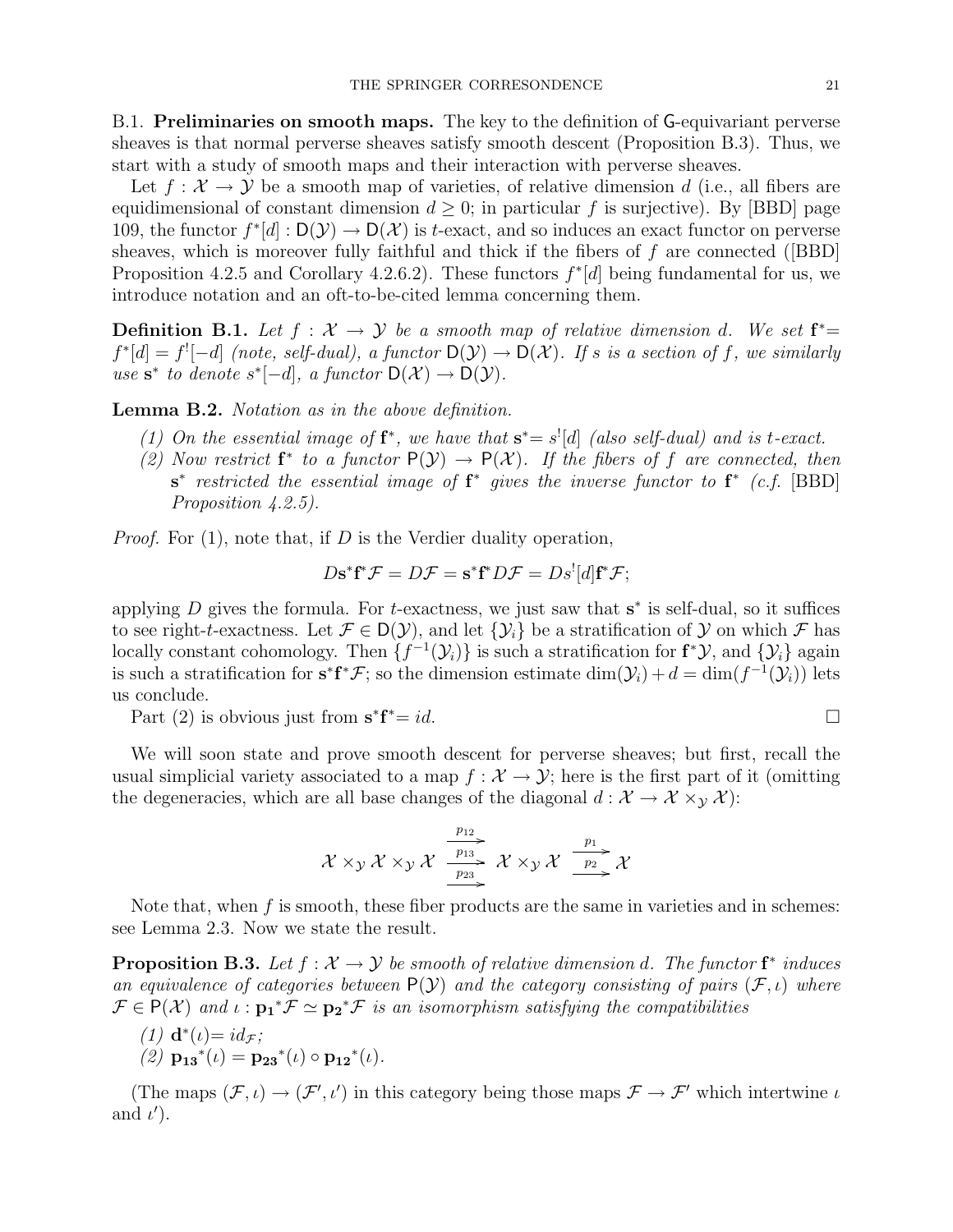*Proof.* More precisely, the functor is  $\mathcal{G} \mapsto (\mathbf{f}^*\mathcal{G}, id)$ , where id actually stands for the canonical isomorphism  $\mathbf{p}_1^* \mathbf{f}^* \mathcal{G} \simeq \mathbf{p}_2^* \mathbf{f}^* \mathcal{G}$  arising from the equality  $f \circ p_1 = f \circ p_2$ ; note that the compatibilities (1) and (2) are easily verified in this case.

Since perverse sheaves are  $\acute{e}tale-local$  ([BBD] 2.1.24) and the whole situation plays nice with base-change, the fact that surjective smooth morphisms have etale-local sections lets us reduce to the case where  $f$  itself has a section  $s$ . But then we can define an inverse functor, namely  $(\mathcal{F}, \iota) \mapsto s^* \mathcal{F}$  (part of the claim being that this is perverse; we'll check this at the end). It's clear that the composed functor on  $P(Y)$  is the identity; for the other direction, we need that  $(\mathcal{F}, \iota) \simeq (\mathbf{f}^* \mathbf{s}^* \mathcal{F}, \mathbf{id}).$  But indeed,

$$
f^*s^*\mathcal{F}=(sf\times id)^*{p_1}^*\mathcal{F}\simeq (sf\times id)^*{p_2}^*\mathcal{F}=\mathcal{F},
$$

the last equality coming from  $id_{\mathcal{X}} = p_2 \circ (s f \times id)$ ; and it is easy to see (using condition (2)) that this isomorphism, defined via  $\iota$ , intertwines  $\iota$  and id. To finish, we need that  $s^*\mathcal{F}$  is perverse. However, the just-proved isomorphism  $\mathcal{F} \simeq f^* s^* \mathcal{F}$  shows that  $\mathcal{F}$  is in the essential image of  $f^*$ , and so this follows from Lemma B.2 (2).

Now we turn to our subject of interest. Let  $G$  be a algebraic group of dimension  $d$ , and  $\mathcal X$  a G-space. We also have a simplicial variety in this situation; here is the first part of it (again, we omit the degeneracies, which are all base-changes of the identity section  $e : \bullet$  $\rightarrow$  G):

$$
G \times G \times \mathcal{X} \xrightarrow[\text{idx}_p]{\text{mixid}} \text{G} \times \mathcal{X} \xrightarrow[\text{p}]{a} \mathcal{X}
$$

Here a is the action map, p is projection, and  $m : G \times G \rightarrow G$  is the group multiplication. Recall that each of these is smooth with fibers isomorphic to G (in fact, each is isomorphic to a projection from G). Thus, we may apply Lemma B.2 to any of them. Now, here is the main definition:

**Definition B.4.** The category  $P_G(\mathcal{X})$  of G-equivariant perverse sheaves on X is defined to be the category of pairs  $(\mathcal{F},\iota)$  where  $\mathcal{F} \in P(\mathcal{X})$  and  $\iota : \mathbf{a}^*(\mathcal{F}) \simeq \mathbf{p}^*(\mathcal{F})$  is an isomorphism satisfying the compatibilities

(1) 
$$
(\mathbf{e} \times \mathbf{id})^*(\iota) = id_{\mathcal{F}};
$$
  
(2)  $(\mathbf{m} \times \mathbf{id})^*(\iota) = (\mathbf{id} \times \mathbf{p})^*(\iota) \circ (\mathbf{id} \times \mathbf{a})^*(\iota).$ 

Remark. One obtains an equivalent category if one leaves out condition (1): this is because, given any  $\iota : \mathbf{a}^*(\mathcal{F}) \simeq \mathbf{p}^*(\mathcal{F})$ , we can replace it with  $\iota \circ \mathbf{a}^*(\mathbf{e} \times \mathbf{id})^*(\iota^{-1})$  and obtain an isomorphic object satisfying (1). This remark (which could have also been made about Proposition B.3) will simplify matters when we turn to functoriality (Appendix B.5)—though one can still verify, using Lemma B.2 (1), that the functors we define will preserve condition  $(1).$ 

The intuition is that we think of  $P_G(\mathcal{X})$  as being the category of perverse sheaves on the quotient  $\mathcal{X}/\mathsf{G}$ . It's clear that  $\mathsf{P}_{\mathsf{G}}(\mathcal{X})$  is a **Q**-linear abelian category admitting an exact, faithful (forgetful) functor to  $P(X)$ , which we think of as  $q^*$ , with  $q: X \to X/G$  the quotient map; c.f. Lemma B.2. This intuition guides us in every case; however, we note that it is more than just intuition in certain cases (take  $H = G$  in Proposition B.9).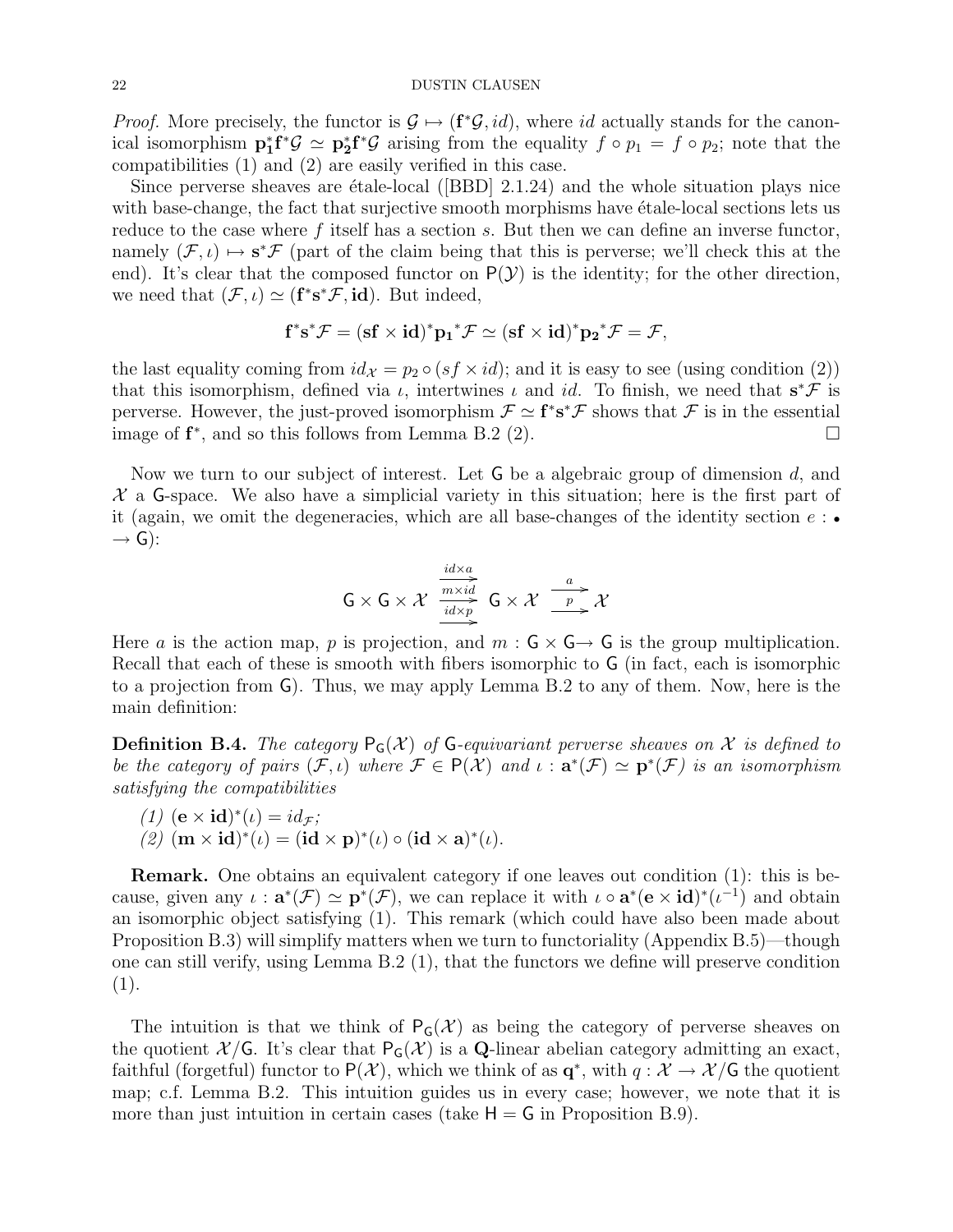We also want to remark that the notion of a G-equivariant perverse sheaf affords a substantial technical simplification in the case when G is connected (a fact which one easily guesses, thinking of the forgetful functor as  $q^*$  and recalling [BBD] Proposition 4.2.5):

**Proposition B.5.** Suppose that G is connected. Then the forgetful functor  $P_G(\mathcal{X}) \to P(\mathcal{X})$ is fully faithful and thick, and its essential image consists of those  $\mathcal{F} \in P(\mathcal{X})$  for which there merely exists an isomorphism  $\mathbf{a}^* \mathcal{F} \simeq \mathbf{p}^* \mathcal{F}$ .

*Proof.* We first identify the essential image. Suppose we have  $\mathcal{F} \in P(\mathcal{X})$  with  $\iota : \mathbf{a}^* \mathcal{F} \simeq \mathbf{p}^* \mathcal{F}$ . By the reasoning of the remark following the definition, we can assume  $\iota$  satisfies (1) of the definition. Then it automatically satisfies (2). Indeed, (2) is a question of equality among two maps  $(m \times id)^*a^*\mathcal{F} \to (id \times p)^*p^*\mathcal{F}$ ; but both give  $id_{\mathcal{F}}$  under  $(e \times id)^*(e \times id \times id)^*$ , so they must be equal, by Lemma B.2 (2).

Now we show full fidelity. Let  $(\mathcal{F}, \iota)$  and  $(\mathcal{F}', \iota')$  be in  $P_G(\mathcal{X})$ ; the claim is that any map  $\varphi : \mathcal{F} \to \mathcal{F}'$  automatically intertwines  $\iota$  and  $\iota'$ . But this is a question of an equality of two maps  $\mathbf{a}^*\mathcal{F} \to \mathbf{a}^*\mathcal{F}'$ , both of which give  $\varphi$  under  $(\mathbf{e} \times \mathbf{id})^*$  by condition (1) of the definition; so we have equality by Lemma B.2 (2).

Now we show thickness, using the claim about the essential image. Let  $\mathcal{F} \in P(\mathcal{X})$  with  $\mathbf{a}^*\mathcal{F} \simeq \mathbf{p}^*\mathcal{F}$ , and let  $\mathcal{G} \in \mathsf{P}(\mathcal{X})$  be a subquotient of  $\mathcal{F}$ . By [BBD] Corollary 4.2.6.2, there is a  $\mathcal{G}' \in \mathsf{P}(\mathcal{X})$  with  $\mathbf{p}^*\mathcal{G}' \simeq \mathbf{a}^*\mathcal{G}$ ; but applying  $\mathbf{e}^*$  gives that  $\mathcal{G}' \simeq \mathcal{G}$ , showing that  $\mathbf{a}^*\mathcal{G} \simeq \mathbf{p}^*\mathcal{G}' \simeq$  $\mathbf{p}^*\mathcal{G}$  and thereby finishing the proof.

**Corollary B.6.** If G is connected and X is a G-space, then  $P_G(\mathcal{X})$  is artinian and noetherian.

*Proof.* Clear from the corresponding fact for  $P(\mathcal{X})$  ([BBD] Theorem 4.3.1).

Because of this proposition, if G is connected, we will often identify  $P_G(\mathcal{X})$  with its essential image in  $P(\mathcal{X})$ ; so we will speak of an  $\mathcal{F} \in P(\mathcal{X})$  as being G-equivariant, i.e. as satisfying  $\mathbf{a}^*\mathcal{F} \simeq \mathbf{p}^*\mathcal{F}.$ 

Since we are primarily interested in connected groups, one might ask why we use the more complicated original definition, rather than simply defining  $P_G(\mathcal{X})$  to be the appropriate full subcategory of  $P(\mathcal{X})$  as indicated by this proposition. Leaving aside philosophical objections to this alternate approach, the most basic reason is that even if our original group is connected, non-connected groups can arise from it as stabilizers of actions, and must be considered: see Proposition B.13. Now, in what follows, the reader will find many propositions where the group is assumed to be connected, and many where it is not; this dichotomy is never arbitrary, but in fact dictated by pragmatism: if we will require the proposition in the non-connected case, we will deal with the non-connected case; if not, we will make our lives easier and invoke the preceding proposition.

We also would like to caution that the forgetful functor to  $P(\mathcal{X})$  is not necessarily Serre, i.e. (in the above language) an extension of G-equivariant perverse sheaves need not be G-equivariant; we will now pause to give a specific example of this, and talk a bit about extensions of equivariant perverse sheaves.

B.2. Extensions of equivariant perverse sheaves. We recall the following lemma, which is our starting-point.

**Lemma B.7.** Let D be a triangulated category, and  $P$  the heart of a t-structure on D. Then for  $X, Y \in \mathsf{P}$ , we have  $\mathsf{P}^1(X, Y) = \mathsf{D}^1(X, Y)$ , i.e., extensions in  $\mathsf{P}$  of Y by X are classified by maps  $X \to Y[1]$  in D.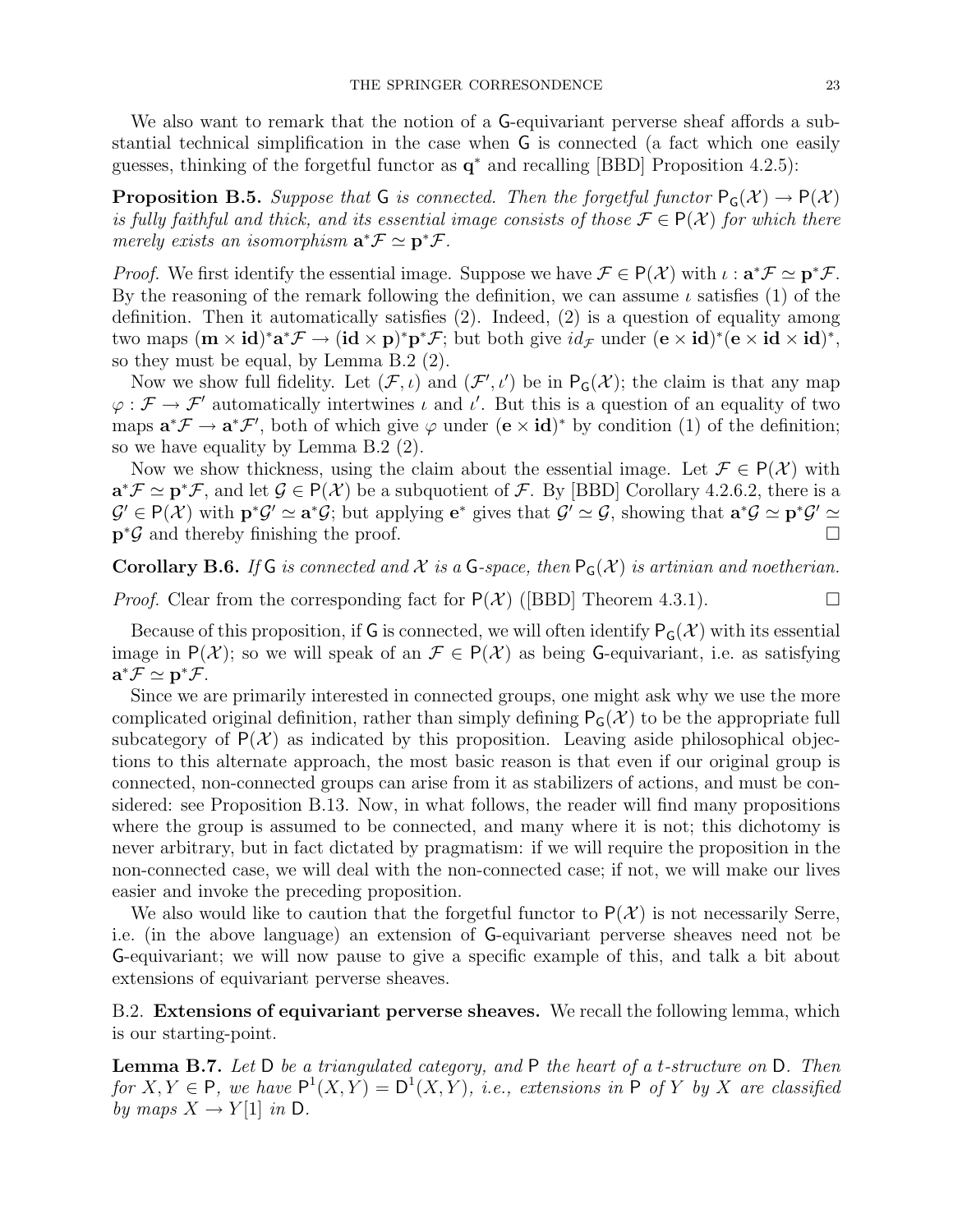*Proof.* Follows simply from [BBD] Theorem 1.3.6 and Corollary 1.1.10.

We note that the analogous statement is false for higher extensions, as the following example from algebraic topology shows. Let S be the homotopy category of spectra, which is triangulated via the usual suspension and cofiber sequences. Then S admits a t-structure given by the stable homotopy groups (the verification of the t-structure axioms uses the technique of attaching cells to kill homotopy groups). Its heart is the category of Eilenberg-Maclane spectra, which is equivalent to the category of abelian groups, and the maps  $S<sup>n</sup>(K(A, m), K(A, m))$  in question are exactly what give stable cohomological operations. For instance, the previous lemma applied to the current situation gives the Bockstein operations associated to an extension of abelian groups, and the existence of Steenrod operations shows that the lemma does not hold for higher extensions (which are all trivial for abelian groups).

Now we give the desired classification of extensions; it is as simple as one can reasonably wish.

**Proposition B.8.** Let G be an algebraic group, and  $\mathcal{X}$  a G-space. Assume, for simplicity, that G is connected. Then for  $\mathcal{F}, \mathcal{G} \in \mathsf{P}_\mathsf{G}(\mathcal{X})$ , the extensions  $\mathsf{P}_\mathsf{G}^1$  $^1$ <sub>G</sub>(*F*, *G*) are classified by the maps  $\mathcal{G} \to \mathcal{F}[1]$  in  $D(\mathcal{X})$  which are equivariant in the sense that they intertwine  $\iota_{\mathcal{G}}$  and  $\iota_{\mathcal{F}}[1]$ .

Proof. Lemma B.7 gives the statement when we remove the subscripts indicating G-equivariance; by Proposition B.5, then, we need only see that, for a map  $\varphi : \mathcal{F} \to \mathcal{G}[1]$  in  $D(\mathcal{X})$ , the corresponding extension of F by G is G-equivariant if and only  $\varphi$  itself is G-equivariant, i.e. intertwines  $\iota_{\mathcal{F}}$  and  $\iota_{\mathcal{G}}[1]$ . This is a simple exercise in triangulated categories using the ideas in the proof of Proposition B.5.

Now we give an example showing that the forgetful functor  $P_G(\mathcal{X}) \to P(\mathcal{X})$  is not necessarily Serre. By the preceding proposition, we need to give a non-equivariant  $\mathcal{F} \to \mathcal{G}[1]$ . For this, take  $G = G_m$ , the multiplicative group, and  $\mathcal{X} = A^1$  with the obvious action. If  $j: \mathsf{G}_{\mathsf{m}} \to \mathsf{A}^1$  is the inclusion, then  $j_*\mathbf{Q}_{\mathsf{G}_{\mathsf{m}}}[1]$  and  $\mathbf{Q}_{\mathsf{A}^1}[1]$  are both equivariant and perverse; but any map  $Q_{A^1}[1] \to j_*Q_{G_m}[2]$  classifying a nontrivial cohomology class in  $H^1(G_m)$  will be non-equivariant, because such a class pulls back to two different things under the action and projection maps  $G_m \times G_m \to G_m$ .

B.3. Change-of-group. Thus far we have dealt with a fixed group G; now we will vary G and consider relations between the resulting categories  $P_G$ . We start with the following:

**Proposition B.9.** Let  $G$  be a linear algebraic group,  $X$  a  $G$ -space, and  $H$  a closed normal subgroup of G. If there is a geometric quotient  $f : \mathcal{X} \to \mathcal{X}/H$  which is étale-locally Hprincipal, then  $f^*$  induces an equivalence of categories  $P_{G/H}(\mathcal{X}/H) \simeq P_G(\mathcal{X})$ .

*Proof.* The map from the simplicial variety describing the action of  $\mathsf{G}$  on  $\mathcal{X}$  to the simplicial variety describing the action of  $G/H$  on  $\mathcal{X}/H$  (bolded pull-back along which gives our functor) is just given at every stage by modding out by the obvious action of H, a smooth map; thus, using Proposition B.3, we can identify  $P_{G/H}(\mathcal{X}/H)$  with a descent-type category associated to the appropriate bisimplicial varitety whose first row is the action simplicial variety for G on  $\mathcal X$  and whose first column is the simplicial variety associated to the map f as in Proposition B.3. However, there is a *splitting* for this bisimplicial variety, induced by the closed immersion  $\mathcal{X} \times_{\mathcal{X}/H} \mathcal{X} \to \mathsf{G} \times \mathcal{X}$  given by  $(x, x') \mapsto (h, x')$  if  $hx' = x$ . (This is not literally a map of varieties, but actually an étale-local map: over trivializing  $U \rightarrow \mathcal{X}/H$ , it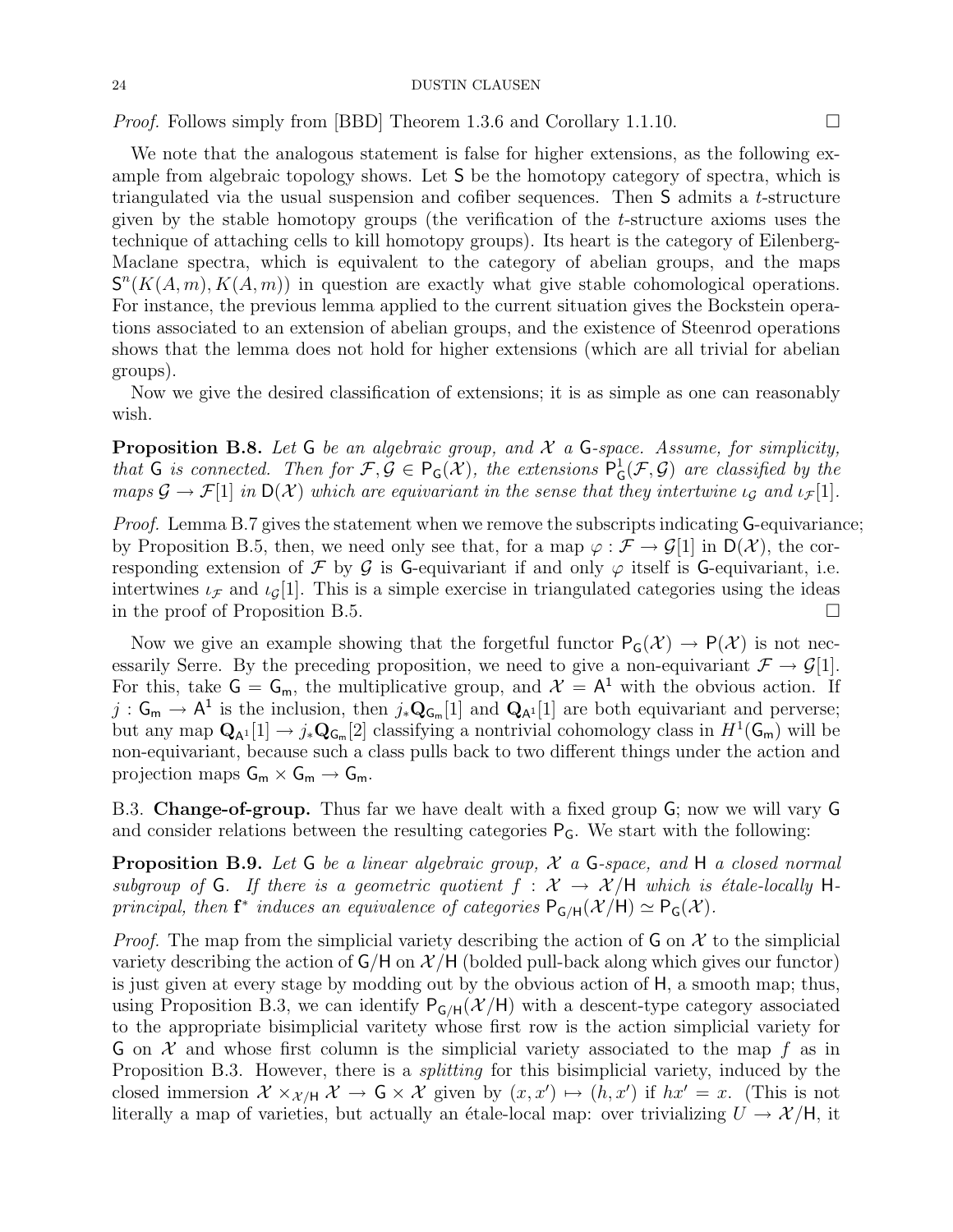is just the inclusion  $H \times U \to G \times U$ . However, an étale-local map is good enough for us, since we only care about pulling perverse sheaves back along it). We leave it as an exercise to show that the appropriate shifted pullback along this closed immersion is t-exact on the essential image of  $a^*$  and  $p^*$  (using the idea of Lemma B.2 (1)), and to deduce on general terms that the bisimplicial descent category is isomorphic to the simplicial descent category for the first row, as desired.  $\square$ 

This proposition admits a corollary, which uses the notation of [S], page 95—the pertinent point being that, for an algebraic group  $G$ , closed subgroup  $H$ , and  $H$ -space  $\mathcal{Y}$ , the notation  $G \times^H \mathcal{Y}$  stands for a (geometric) quotient of  $G \times \mathcal{Y}$  by the action of H given by  $h \cdot (q, y) =$  $(gh^{-1}, hy)$ , and is itself a G-space in the obvious way. This quotient always exists as a variety, at least assuming that  $G$  is linear algebraic and  $\mathcal Y$  is quasi-projective; we sketch the proof, since it's not in [S]. As remarked in [S], Lemma 5.5.8, if the projection  $\mathsf{G} \to \mathsf{G}/\mathsf{H}$  has local sections, the space  $G \times^H \mathcal{Y}$  can be constructed by gluing together the  $U \times \mathcal{Y}$  where U runs over an open covering of  $G/H$  by sets on which  $G \rightarrow G/H$  has a section. Now,  $G \rightarrow G/H$ doesn't always have local sections, but it does have etale-local sections, being smooth and surjective; so we get an etale-local construction this way. To make it Zariski-local, note that, by refining these etale maps, we can assume them all to be Galois over their image. This, together with the classical fact that the quotient of a quasi-projective variety by a finite group always exists as a variety, lets us descend to the Zariski case. Now, here is the corollary.

**Corollary B.10.** Let G be a linear algebraic group, H a closed subgroup, and  $\mathcal{Y}$  a quasiprojective H-space. Then the categories  $P_G(G\times^H{\cal Y})$  and  $P_H({\cal Y})$  are equivalent via mutual pullback to  $G \times Y$ .

*Proof.* The map  $p : G \times Y \to G \times^H Y$  is étale-locally H-principal, by the above-outlined construction; so Proposition B.9 implies that  $p^*$  identifies  $P_G(G\times^H\mathcal{Y})$  with  $P_{G\times H}(G\times \mathcal{Y})$ . But the same argument (the roles of G and H being switched) applies to  $G \times Y \rightarrow Y$ , and identifies  $P_H(\mathcal{Y})$  with the same category.

We finish the change-of-group section with the following result (which illustrates how much easier working with connected groups is; compare with Proposition B.9):

**Proposition B.11.** Let G be a connected linear algebraic group, and H a connected normal subgroup. If X is a  $\mathsf{G}/\mathsf{H}\text{-space}$ , then we have  $\mathsf{P}_{\mathsf{G}}(\mathcal{X}) = \mathsf{P}_{\mathsf{G}/\mathsf{H}}(\mathcal{X})$  (as full subcategories of  $P(X)$ ; see Proposition B.5).

*Proof.* By [BBD] Proposition 4.2.5, pullback along  $G \times \mathcal{X} \to G/H \times \mathcal{X}$  is fully faithful and thick; in particular it reflects isomorphisms.

B.4. The case of finitely many orbits. A case of particular interest for us is when  $\mathcal{X}$  has only finitely many G-orbits, since this is satisfied for a reductive G acting via conjugation on its unipotent locus  $U$  (Proposition 2.2 (1)). We start with just one orbit, which can be handled by Corollary B.10.

**Lemma B.12.** Let G be a linear algebraic group,  $\mathcal{X}$  a homogeneous G-space, and  $x_0 \in \mathcal{X}$ . Set  $H = Stab(x_0)$ . The category  $P_G(\mathcal{X})$  is equivalent to that of finite-dimensional representations of  $H/H^{\circ}$ , the group of components of H. Furthermore, each object of  $P_{G}(\mathcal{X})$  is in fact a Gequivariant local system shifted by  $\dim(\mathcal{X})$ .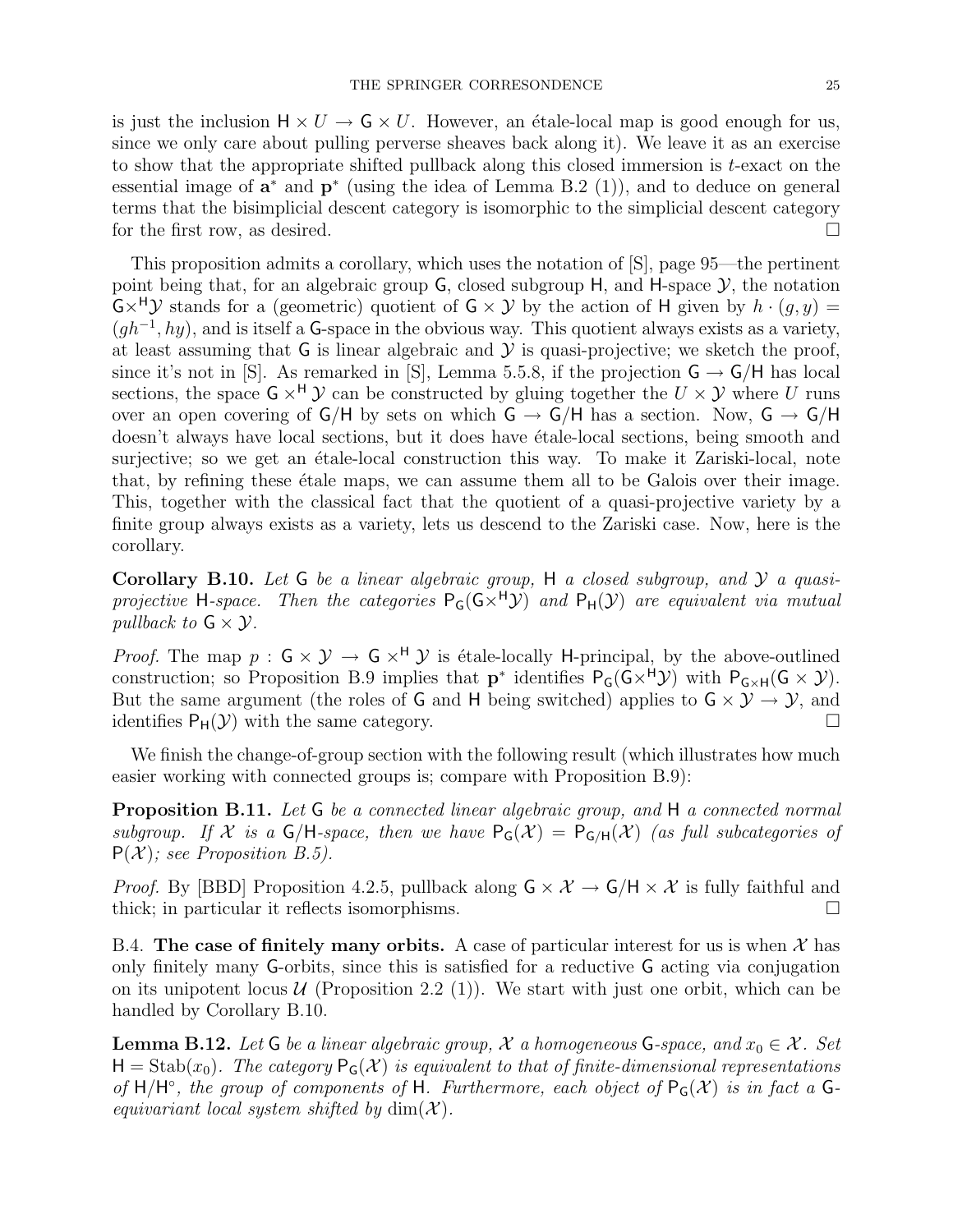*Proof.* Applying Corollary B.10 to the case  $\mathcal{Y}=x_0$ , a point, we deduce that  $P_G(\mathcal{X})$  is equivalent to  $P_H(\bullet)$  (see [S] Corollary 5.5.4); that this is equivalent to the desired category is immediate straight from the definition. The local system claim follows from the fact that Proposition B.3, Proposition B.9, and Corollary B.10 work just as well for local systems as perverse sheaves, with the same proofs (replacing the bold-faced  $f^*$  with normal  $f^*$ ); and on a point the notions coincide.

We remark that the G-equivariant projection  $G/H^{\circ} \to G/H$ , which is Galois with group H/H°, provides another realization of this equivalence of categories, through the usual correspondence between local systems and representations of the fundamental group.

Now we come to the main proposition of this section. It is an analog of [BBD] Theorem 4.3.1, though slightly more precise.

**Proposition B.13.** Let  $G$  be a connected linear algebraic group, and  $\mathcal{X}$  a  $G$ -space having only finitely many orbits. For an orbit  $\mathcal{O}$ , denote by  $\text{Stab}(\mathcal{O})$  the stabilizer of a fixed element of O. Then the simple objects of  $P_G(\mathcal{X})$  correspond exactly to pairs  $(\mathcal{O}, \tau)$ , where  $\mathcal O$  is a **G**-orbit on X and  $\tau$  is an irreducible finite-dimensional representation of  $\text{Stab}(\mathcal{O})/\text{Stab}(\mathcal{O})^{\circ}$ .

*Proof.* For the inclusion  $j : \mathcal{Z} \to \mathcal{X}$  of a smooth, connected, locally closed subvariety and a local system  $\mathcal L$  on  $\mathcal Z$ , denote by  $\mathcal F_{\mathcal Z,\mathcal L}$  the element  $j_{!*}(\mathcal L[\dim(\mathcal Z)])$  of  $P(\mathcal X)$ . Proposition B.5 implies that the forgetful functor  $P_G(\mathcal{X}) \to P(\mathcal{X})$  preserves and reflects simple objects, so by [BBD] Theorem 4.3.1, the simple objects of  $P_G(\mathcal{X})$  are exactly the  $\mathcal{F}_{\mathcal{Z},\mathcal{L}}$  which are G-equivariant, for  $\mathcal L$  irreducible.

Each pair  $(0, \tau)$  does give rise to such an  $\mathcal{F}_{\mathcal{Z},\mathcal{L}}$ , namely by taking  $\mathcal{Z} = \mathcal{O}$  and  $\mathcal{L}$  the local system corresponding to  $\tau$  as in Lemma B.12. These  $\mathcal{F}_{Z,\mathcal{L}} = \mathcal{F}_{\mathcal{O},\tau}$  are indeed G-equivariant, by Proposition B.15; what we need is firstly that they are mutually non-isomoprhic, and secondly that any G-equivariant  $\mathcal{F}_{Z,\mathcal{L}}$  is isomorphic to one of them. Both facts will follow from the following lemma, concerning regular perverse sheaves on a variety:

**Lemma B.14.** Let  $\mathcal X$  be a variety, and  $\mathcal Z$  and  $\mathcal Z'$  two smooth, connected, locally closed subvarieties of X. If  $\mathcal{L}$ , respectively  $\mathcal{L}'$ , is a local system on Z, repsectively Z', then  $\mathcal{F}_{\mathcal{Z},\mathcal{L}} =$  $\mathcal{F}_{\mathcal{Z}',\mathcal{L}'}$  if and only if there is a smooth, connected, locally closed  $\mathcal{Z}''\subseteq \mathcal{Z}\cap\mathcal{Z}'$  dense in both  $\mathcal Z$  and  $\mathcal Z'$  with  $\mathcal L|_{\mathcal Z''} = \mathcal L'|_{\mathcal Z''}.$ 

*Proof.* For "only if", suppose  $\mathcal{F}_{\mathcal{Z},\mathcal{L}} = \mathcal{F}_{\mathcal{Z}',\mathcal{L}'}$ ; so in particular their supports are the same, i.e.  $\overline{\mathcal{Z}} = \overline{\mathcal{Z}}'$ . Then both  $\mathcal Z$  and  $\mathcal Z'$  are open dense in this common closure, and we can take  $\mathcal Z''$ to be their intersection; we will have the equality of restricted local systems simply because restriction composed with Goresky-Macpherson extension is the identity ([BBD] Proposition 2.1.9).

For "if", we may as well assume  $\mathcal{Z}'' = \mathcal{Z}'$  (otherwise we'd apply the same argument twice), and replacing X with  $\overline{Z}$  we may assume  $\mathcal{Z}' \subseteq \mathcal{Z}$  are both open. But then Lemma 4.3.2 of [BBD] shows that the conditions for being the Goresky-Macpherson extension of  $\mathcal{L}[\dim(\mathcal{Z})]$ are a subset of those for  $\mathcal{L}'[\dim(\mathcal{Z}')]$ , so that the sheaves must be equal.

The "only if" part of the lemma immediately implies that the  $\mathcal{F}_{\mathcal{O},\tau}$  are mutually nonisomorphic, since two orbits either agree or are disjoint. On the other hand, let  $\mathcal Z$  and  $\mathcal L$ be arbitrary such that  $\mathcal{F} := \mathcal{F}_{\mathcal{Z},\mathcal{L}}$  is G-equivariant. Then the support  $\overline{\mathcal{Z}}$  of  $\mathcal{F}_{\mathcal{Z},\mathcal{L}}$  is G-stable, and hence a finite union of orbits; thus there is an orbit  $\mathcal O$  open in  $\overline{\mathcal Z}$ . The restriction  $\mathcal F|_{\mathcal O}$  is G-equivariant, perverse, and simple; thus by Lemma B.12 it is the shift by  $\dim(\mathcal{O}) = \dim(\mathcal{Z})$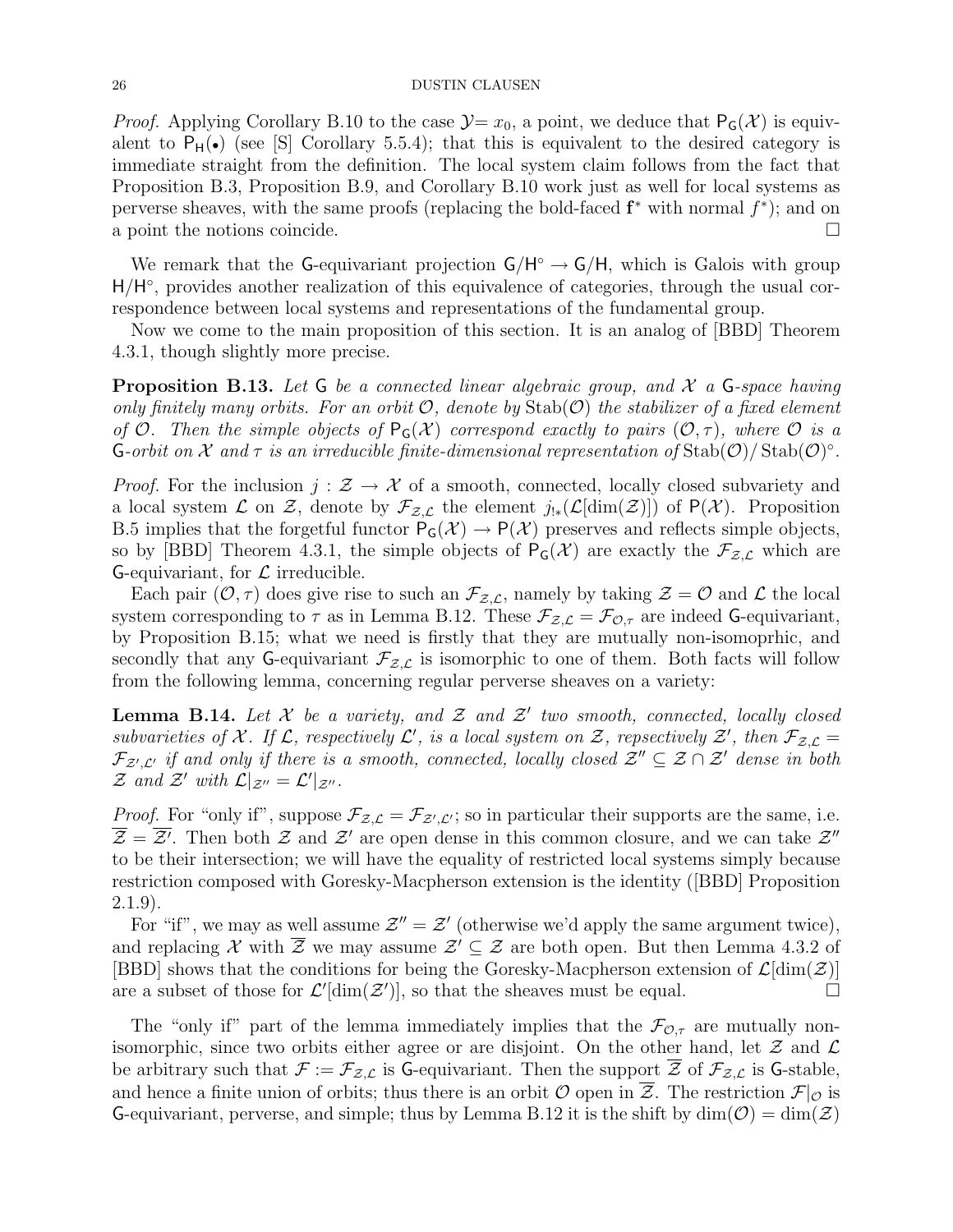of some local system on  $\mathcal{O}$ , corresponding to some irreducible  $\tau$ . Then the lemma gives that  $\mathcal{F} = \mathcal{F}_{\mathcal{O},\tau}$ , as desired.

B.5. Functoriality and the equivariant derived category (Bernstein-Lunts). We need to discuss functoriality for equivariant perverse sheaves. However, a problem immediately presents itself: just as in the non-equivariant case, the usual functors  $f_*, f_!, f^*, f^!$ associated to a map  $f : \mathcal{X} \to \mathcal{Y}$  of G-spaces do not necessarily respect perversity; thus, there is no such functoriality on the level of perverse sheaves. This will necessitate the introduction of a larger category, an equivariant constructible bounded derived category  $D_G(\mathcal{X})$ , which is the natural domain for these pushforward and pullback maps. Before turning to this, however, we start with functors which do respect perversity; here the extension to the equivariant case is easy.

**Proposition B.15.** Let G be an algebraic group. We have the following:

- (1) For a G-space X, a Verdier duality anti-equivalence  $D: \mathsf{P}_\mathsf{G}(\mathcal{X}) \to \mathsf{P}_\mathsf{G}(\mathcal{X})$ ;
- (2) For an inclusion  $j : \mathcal{Z} \to \mathcal{X}$  of a locally closed G-stable subvariety of a G-space, a Goresky-Macpherson exetnsion functor  $j_{!*}: \mathsf{P}_\mathsf{G}(\mathcal{Z}) \to \mathsf{P}_\mathsf{G}(\mathcal{X});$
- (3) For two G-spaces  $\mathcal X$  and  $\mathcal Y$ , an external product  $\mathbb Z: \mathsf{P}_\mathsf{G}(\mathcal X)\times \mathsf{P}_\mathsf{G}(\mathcal Y)\to \mathsf{P}_\mathsf{G}(\mathcal X\times \mathcal Y)$ .

All of these maps satisfy their usual compatibilities and properties, and the forgetful functor to the non-equivariant situation intertwines these maps with their non-equivariant counterparts.

Proof. In all cases, the construction is immediate from the usual operation commuting with  $a^*$  ands  $p^*$ . For (1), this is clear; for (2), see [BBD] page 110 and for (3), [BBD] page 111. One must, of course, also recall that the usual operation does in fact preserve perversity, which in the third case is [BBD] Proposition 4.2.8. The least transparent of the equivariant definitions concerns D, because of its contravariance: we set  $D(\mathcal{F}, \iota) = (D\mathcal{F}, D\iota^{-1})$ .

Now we turn to the more complicated  $f_*, f_!, f^*, f^!$ . As remarked above, we need an equivariant constructible bounded derived category  $D_G(\mathcal{X})$  in which to work. This is not a simple matter; the naive guesses all have defects. We will not construct it ourselves, but instead refer the reader to [BL], and simply state its main properties, which are all we will need from it.

Here, for simplicity, we assume that G is connected, and think of  $P_G(\mathcal{X})$  as a full subcategory of  $P(\mathcal{X})$  through Proposition B.5.

**Proposition B.16.** Let  $G$  be a connected linear algebraic group. If  $X$  is a  $G$ -space, there is a triangulated t-category  $D_G(\mathcal{X})$  and a t-exact (forgetful) functor  $\mathbf{F}: D_G(\mathcal{X}) \to D(\mathcal{X})$ ; we have the following properties:

- (1) **F** identifies the heart of  $D_G(\mathcal{X})$  with  $P_G(\mathcal{X})$ , and moreover reflects perversity;
- (2) Let H be a closed normal subgroup of G. If there is a geometric quotient  $f: \mathcal{X} \to$  $X/H$  which is étale-locally H-principal, then there is an equivalence of t-categories  $D_G(\mathcal{X}) \simeq D_{G/H}(\mathcal{X}/H)$  intertwining **F** and **f**<sup>\*</sup>;
- (3) If  $f: \mathcal{X} \to \mathcal{Y}$  is a map of G-spaces, we have associated functors  $f_*, f_!, f^*, f_!$  satisfying their usual properties (the pertinent part for us being the adjunctions). Both  $\bf{F}$  and the isomorphism of (2) intertwine these operations with their usual counterparts.

From these properties we can draw several simple consequences. For instance:

**Proposition B.17.** Let G be a connected linear algebraic group, and H a closed connected subgroup of G. If X is a G-space, there is a natural restriction functor  $R = R_P^G : D_G(\mathcal{X}) \to$